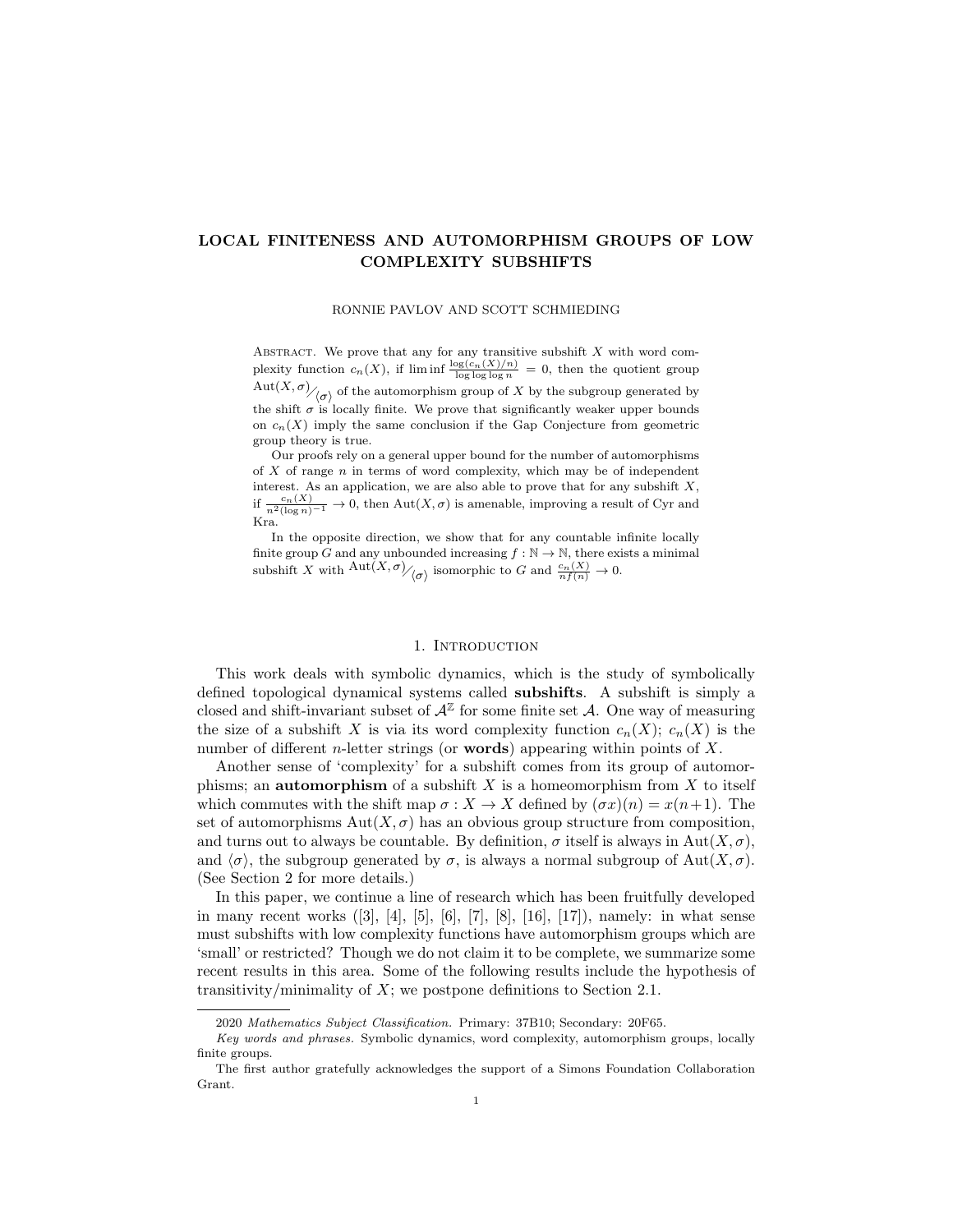- (1) X minimal and  $\liminf \frac{c_n(X)}{n} < \infty \Longrightarrow \text{Aut}(X,\sigma)_{\text{in}}$  finite ([3], [7])
- (2) X transitive and  $\limsup \frac{c_n(X)}{n} < \infty \Longrightarrow \frac{\text{Aut}(X,\sigma)}{\langle \sigma \rangle}$  finite ([3])
- (3)  $\limsup \frac{c_n(X)}{n} < \infty \Longrightarrow$  all f.g. subgroups of  $\text{Aut}(X, \sigma)$  are virtually  $\mathbb{Z}^d$  ([3])
- (4)  $\frac{c_n(X)}{n^2(\log n)^{-2}} \to 0 \Longrightarrow \text{Aut}(X,\sigma)$  amenable ([6])
- (5) X transitive and  $\liminf_{n \to \infty} \frac{c_n(X)}{n^2} = 0 \Longrightarrow \frac{\text{Aut}(X, \sigma)}{\sigma}$  periodic ([5])
- (6) lim inf  $\frac{c_n(X)}{n^2} = 0 \Longrightarrow \text{Aut}(X,\sigma)$  does not contain a free semigroup on two generators ([6])
- (7) X minimal and  $\frac{c_n(X)}{n^3} \to 0 \Longrightarrow$  every f.g. torsion-free subgroup of  $\text{Aut}(X,\sigma)$ is virtually abelian ([4])
- (8) X minimal and  $\exists d \in \mathbb{N}$  with  $\frac{c_n(X)}{n^d} \to 0 \Longrightarrow$  Aut $(X, \sigma)$  amenable and every f.g. torsion-free subgroup of  $Aut(X, \sigma)$  is virtually nilpotent ([4])
- (9) X minimal and  $\exists \beta < 1/2$  with  $\frac{\log c_n(X)}{n^{\beta}} \to 0 \implies \text{Aut}(X,\sigma)$  amenable ([4])

Here, we wish to add some more context to the transition from linear to slightly greater complexity function; to our knowledge, up to now, there have been no complexity thresholds used between the linear one for (1)-(3) above and  $o(n^2/\log^2 n)$ from (4). It is reasonable to expect that complexity extremely close to linear should place restrictions on the group structure of  $\frac{\text{Aut}(X,\sigma)}{\langle \sigma \rangle}$  which are stronger than periodicity. Our first main result shows that for transitive subshifts, low enough complexity in fact implies that  ${\rm Aut}(X,\sigma)_{\big/ \langle \sigma \rangle}$  is locally finite.

**Theorem 1.1.** If X is an infinite transitive subshift with  $\liminf_{\log \log \log n} \frac{\log(c_n(X)/n)}{\log \log \log n} = 0$ , then  $Aut(X, \sigma)_{\bigwedge(\sigma)}$  is locally finite (and countable).

We briefly remark that local finiteness is a strictly stronger property than periodicity (for instance, the Tarski monster groups and Grigorchuk group are periodic but not locally finite), and so this result has a strictly stronger complexity hypothesis and conclusion than (5) above.

To prove Theorem 1.1, we first achieve some estimates on growth of number of automorphisms as a function of range by using left- and right-special words (Corollary 3.1). We then use a theorem of Shalom and Tao (Theorem 2.26) to show that our growth is so slow as to force finitely generated subgroups of  $Aut(X, \sigma)_{\mathcal{A}_{\sigma}}$ 

to be virtually nilpotent. Finally, we combine this with the fact that  $\frac{\text{Aut}(X,\sigma)}{\sigma}$ is known to be periodic under the hypotheses of Theorem 1.1 due to (5) above; thus all finitely generated subgroups of  ${\rm Aut}(X,\sigma)_{\big(\sigma\big)}$  are virtually nilpotent and periodic, therefore finite.

There is a well-known conjecture in geometric group theory called the Gap Conjecture (see [10]), which states that every finitely generated group with growth rate √  $e^{o(\sqrt{n})}$  (see Section 2.3 for more details) has polynomial growth. The Gap Conjecture is known to hold for some classes of groups ([9], [10], [19], [20]), but is still open in general.

Variants of our first main result show that  $\frac{\text{Aut}(X,\sigma)}{\langle \sigma \rangle}$  is locally finite under much weaker hypotheses if the Gap Conjecture is true.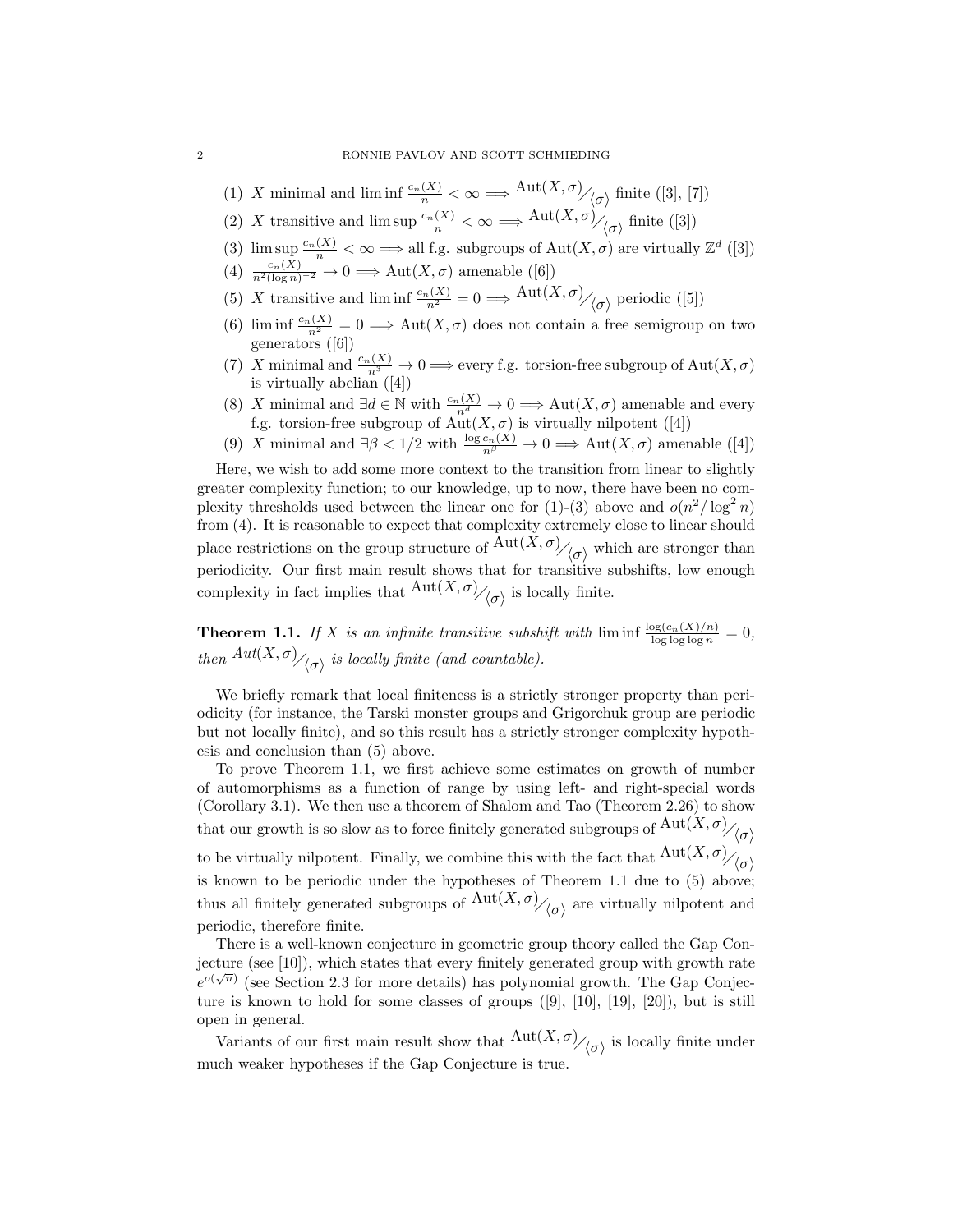**Theorem 1.2.** If X is a transitive subshift with  $\liminf_{n\to\infty} \frac{c_n(X)}{\log n)^{-0.5}} = 0$  and the Gap Conjecture is true, then  $Aut(X, \sigma)_{\langle \sigma \rangle}$  is locally finite (and countable).

**Theorem 1.3.** If X is a transitive subshift with  $\frac{c_n(X)}{n^{1.5}(\log n)^{-1}} \to 0$  and the Gap Conjecture is true, then  $Aut(X, \sigma)_{\big(\sigma\big)}$  is locally finite (and countable).

Finally, our techniques allow for a slight improvement to the theorem of Cyr and Kra referenced as (4) above, where they proved that if  $(X, \sigma)$  is any subshift satisfying  $c_n(X) = o(n^2/(\log^2 n))$ , then  $\text{Aut}(X, \sigma)$  is amenable.

**Theorem 1.4.** If X is a subshift with  $\frac{c_n(X)}{n^2(\log n)^{-1}} \to 0$ , then  $Aut(X, \sigma)$  is amenable (and countable).

Our final result is in the opposite direction, showing that no superlinear complexity threshold can impose stronger restrictions on  $\mathrm{Aut}(X,\sigma)_{\mathcal{O}_{\mathcal{O}}}$  than being locally finite (and countable).

Theorem 1.5. For any countable locally finite group G and any unbounded increasing  $f : \mathbb{N} \to \mathbb{R}$ , there exists a minimal subshift X with  $Aut(X, \sigma)_{\ell(\sigma)} = G$  and  $\frac{c_n(X)}{nf(n)} \to 0.$ 

In particular, Theorem 1.5 provides examples of minimal subshifts having arbitrarily slow but superlinear complexity function whose automorphism group is not virtually abelian, demonstrating that the words 'finitely generated torsion-free' cannot be omitted in (7) above. For example, if one applies Theorem 1.5 in the case where  $G$  is a countably infinite locally finite simple group, then in this case  $Aut(X, \sigma)$  can not be virtually abelian.

Remark 1.6. Theorems 1.1 and 1.5 together completely characterize the possible  $\mathrm{Aut}(X,\sigma)$ <sub> $\langle \sigma \rangle$ </sub> for transitive subshifts X with growth  $n(\log \log n)^{o(1)}$  along a subsequence: they are exactly the locally finite groups.

Remark 1.7. We would like to mention [2], where they prove several results similar in spirit to Theorem 1.5, one of which realizes arbitrary Choquet simplices of invariant measures for (minimal) Toeplitz subshifts of arbitrarily low superlinear complexity. In addition to providing a class of examples satisfying our complexity assumptions in Theorems 1.1-1.4, this also shows that there are subshifts with arbitrary (for instance very large) Choquet simplices and  ${\rm Aut}(X, \sigma)_{\sigma}$  locally finite.

## 2. Definitions/preliminaries

#### 2.1. Symbolic dynamics.

**Definition 2.1.** For any finite alphabet A, the full shift over A is the set  $\mathcal{A}^{\mathbb{Z}}$ , which is viewed as a compact topological space with the (discrete) product topology.

**Definition 2.2.** A word over A is a member  $w \in A^n$  for some  $n \in \mathbb{N}$ , which is referred to as its length and denoted by  $|w|$ . We say that a word v is a subword of a word or biinfinite sequence x if there exists i so that  $x([i, i+|w|)) = w$ . (Here and throughout, all intervals are assumed to be intersected with  $\mathbb{Z}$ , e.g. [2, 5] represents  $\{2,3,4\}$ . For such an interval I, we view an element of  $\mathcal{A}^I$  as a word of length |I| by the obvious identification.)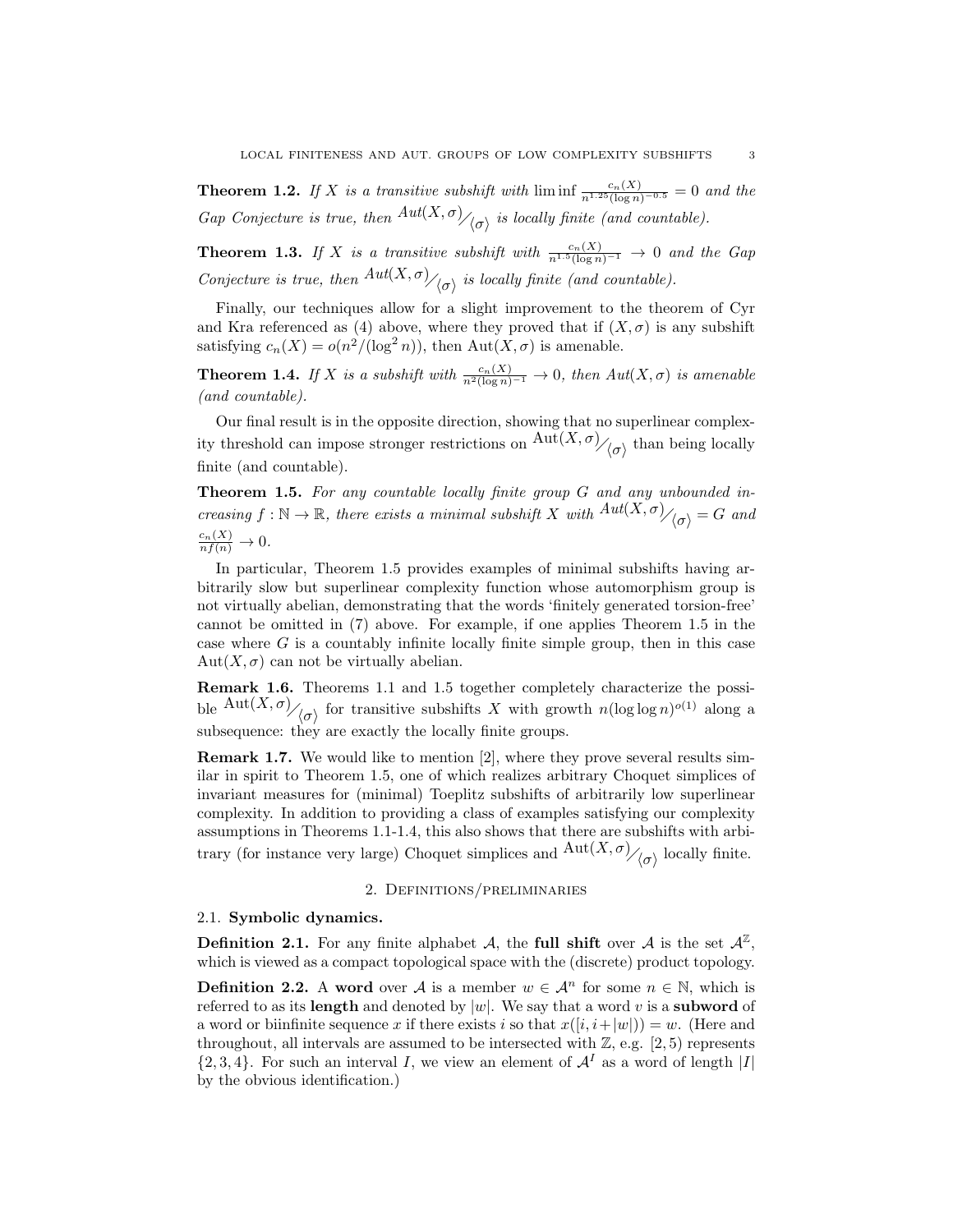The set of words has an obvious binary operation of concatenation, and whenever we write expressions like  $vw$  or  $w^3$  it is with respect to concatenation.

Definition 2.3. The left shift, denoted by  $\sigma$ , is the self-map of the full shift defined by  $(\sigma x)(n) = x(n+1)$  for  $x \in \mathcal{A}^{\mathbb{Z}}$  and  $n \in \mathbb{Z}$ .

**Definition 2.4.** A subshift over A is a topological dynamical system  $(X, \sigma)$  where X is a closed subset of the full shift  $\mathcal{A}^{\mathbb{Z}^d}$  (endowed with the subspace (product) topology) which is invariant under  $\sigma$ .

Since there is never ambiguity about the dynamics on  $X$ , in this work we refer to a subshift simply by the space  $X$  for ease of notation.

**Definition 2.5.** A word, one-sided infinite sequence, or bi-infinite sequence  $x$  over A is periodic with period p if  $x(n) = x(n+p)$  for all  $n \in \mathbb{Z}$  where both  $x(n)$ and  $x(n+p)$  are defined.

**Definition 2.6.** The language of a subshift X, denoted by  $L(X)$ , is the set of all subwords of sequences in X. For all n, we write  $L_n(X) = L(X) \cap \mathcal{A}^n$  for the set of words of length n in  $L(X)$ .

**Definition 2.7.** A word w is **right-special** for a subshift X if there exist  $a \neq b \in \mathcal{A}$ for which  $wa, wb \in L(X)$ . Similarly, w is **left-special** for X if there exist  $c \neq d \in A$ for which  $cw, dw \in L(X)$ . The sets of n-letter right-special and left-special words for X are denoted by  $RS_n(X)$  and  $LS_n(X)$  respectively.

**Definition 2.8.** The **word complexity sequence** of a subshift X is defined by  $c_n(X) := |L_n(X)|$ .

The following lemma is routine, but we include a proof for completeness.

**Lemma 2.9.** For any subshift X and  $n \in \mathbb{N}$ ,  $|LS_n(X)|$  and  $|RS_n(X)|$  are less than or equal to  $c_{n+1}(X) - c_n(X)$ .

*Proof.* We give only the proof for  $|RS_n(X)|$ , as the other is trivially similar. Fix any X and n, and consider the map  $f: L_{n+1}(X) \to L_n(X)$  removing the final letter of an  $n + 1$ -letter word. This map is surjective, and it's clear from definition that  $w \in L_n(X)$  is right-special iff its f-preimage has cardinality greater than 1. From this it's immediate that  $|RS_n(X)| \leq c_{n+1}(X) - c_n(X)$ .

**Definition 2.10.** A subshift X is **minimal** if for all  $w \in L(X)$  and  $x \in X$ , w is a subword of x.

**Definition 2.11.** A subshift X is (topologically) transitive if there exists  $x \in X$ so that  $X = {\{\sigma^n x\}}_{n \in \mathbb{Z}}$ .

We briefly note that an infinite transitive subshift  $X$  cannot have isolated periodic points; if X is transitive, then there exists  $x \in X$  for which  $X = \{\sigma^n x\}$ . If  $p \in X$  were isolated and periodic, then  $p \in {\{\sigma^n x\}}$ , implying that  $X = {\{\sigma^n p\}}$  and that  $X$  is finite by periodicity of  $p$ , a contradiction.

**Definition 2.12.** A (topological) factor map from one subshift  $X$  to another subshift X' is a surjective continuous function  $\phi : X \to X'$  which commutes with the shift action (i.e.  $\phi \circ \sigma = \sigma \circ \phi$ ).

By the classical Curtis-Hedlund-Lyndon theorem, factor maps on subshifts have a very specific form.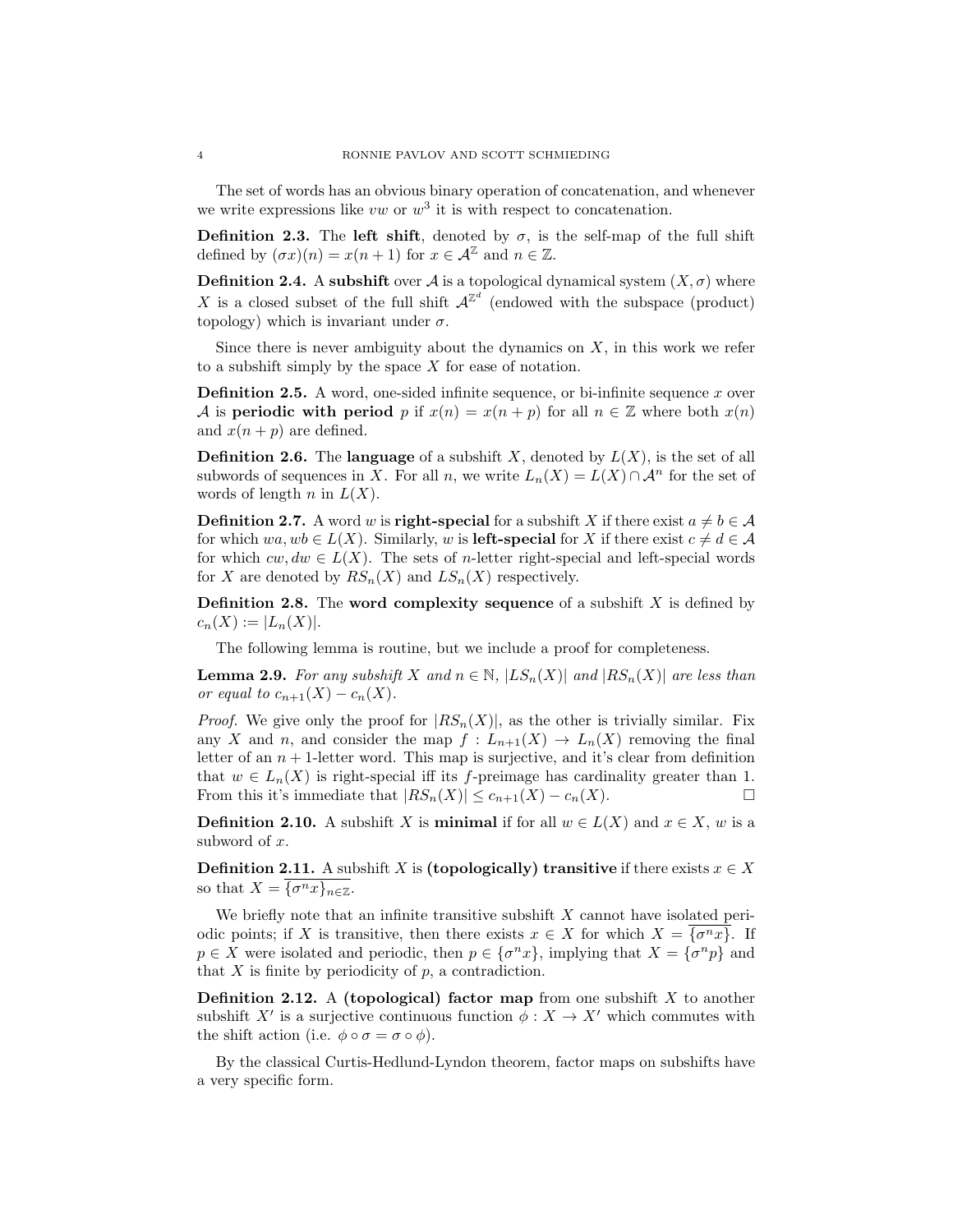**Theorem 2.13.** For any factor map  $\phi: X \to X'$ , there exists N and  $\Phi: \mathcal{A}_{X}^{2N+1} \to$  $\mathcal{A}_{X'}$  so that for all  $x \in X$  and  $n \in \mathbb{N}$ ,  $(\phi x)(n) = \Phi(x([n - N, n + N]))$ .

**Definition 2.14.** We say that a factor map  $\phi$  has range N and has inducing block map  $\Phi$  if it satisfies the conclusion of Theorem 2.13.

We remark that though every factor  $\phi$  has some range N and inducing block map  $\Phi$ , these need not be unique.

**Definition 2.15.** An automorphism of a subshift X is a factor map from X to itself which is bijective.

If  $\phi$  is an automorphism of X with inducing block map  $\Phi: \mathcal{A}_{X}^{2N+1} \to \mathcal{A}$ , then for every word  $w \in L_n(X)$  with  $n \geq 2N+1$ , we can let  $\Phi$  act on w as in the definition of  $\phi$ . Formally, let  $\Phi(w)$  be the word of length  $n-2N$  defined by  $(\Phi(w))(i)$  =  $\Phi(w([i - N, i + N]))$  for  $N < i \leq n - N$ .

We remark that ranges of automorphisms are additive under composition. Indeed, by definition, if  $\phi$  has range N and inducing map  $\Phi$  and  $\phi'$  has range N' and inducing map  $\Phi'$ , then  $\phi \circ \phi'$  has range  $N + N'$  and inducing map  $\Phi \circ \Phi'$  (where  $\Phi'$ acts on words in  $\mathcal{A}_{X}^{2N+2N'+1}$  as defined above.)

2.2. Group theory. We here summarize some basic definitions from group theory. We will not have need of any advanced group theory in this paper, so we do not go into great detail. For more information, see [15].

While we often make it explicit in the text, throughout we will assume groups to be countable and discrete.

Clearly, for any subshift  $X$ , the set of automorphisms of  $X$  form a group under the operation of composition, and we denote this group by  $Aut(X, \sigma)$ . Since  $\sigma$ is itself in Aut(X,  $\sigma$ ) and all automorphisms commute with  $\sigma$  by definition, the subgroup of  $Aut(X, \sigma)$  generated by  $\sigma$  is always normal in  $Aut(X, \sigma)$ , and so we may refer to  $\mathrm{Aut}(X,\sigma)_{\bigg/\!\big(\sigma\bigg)}$ . We refer to the set (generally not a group) of automorphisms with range *n* by  $\text{Aut}_n(X, \sigma)$ .

**Definition 2.16.** For a subset S of a group G, we denote by  $\langle S \rangle$  the subgroup of G generated by S. A group G is said to be **generated by**  $S \subset G$  if  $\langle S \rangle = G$ . A group G is **finitely generated** if there exists a finite  $S \subset G$  for which  $G = \langle S \rangle$ .

**Definition 2.17.** A group  $G$  is called **locally finite** if every finitely generated subgroup of  $G$  is finite.

Any countable and locally finite group may be written as a countable increasing union of finite subgroups.

**Definition 2.18.** A group G is called **periodic** if every element in G has finite order.

**Definition 2.19.** A countable group  $G$  is **amenable** if there exists a sequence  $F_i \subset G$  of finite subsets of G such that, for every  $q \in G$ ,

$$
\lim_{i \to \infty} \frac{|F_i \Delta g F_i|}{|F_i|} = 0.
$$

**Definition 2.20.** A group G is **nilpotent** if there exists a sequence of subgroups  $\{\mathrm{id}\}=H_0\subset\cdots\subset H_{k-1}\subset H_k=G$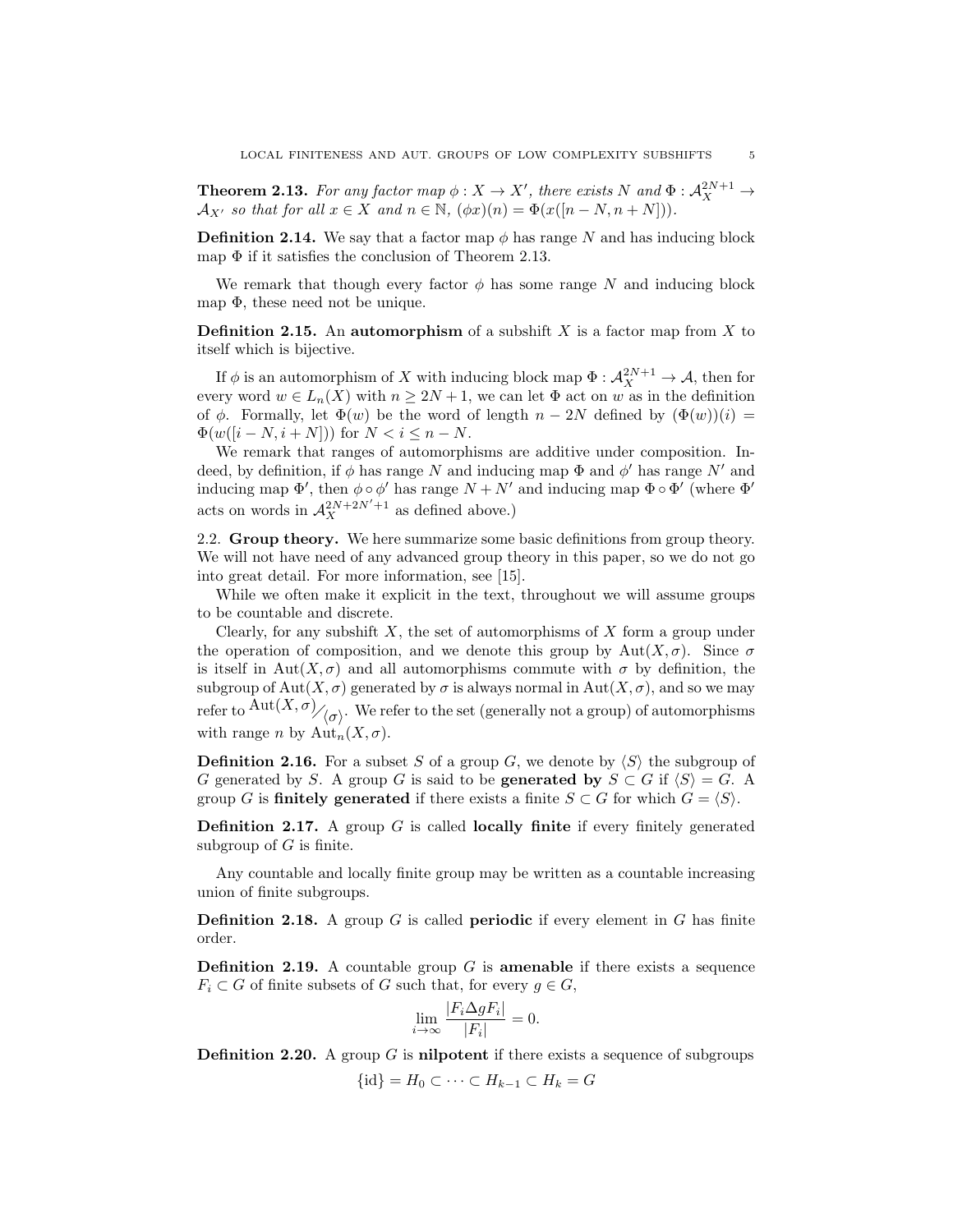such that each  $H_i$  is normal in G and  $H_{i+1}/H_i$  is contained in the center of  $G/H_i$ for all i. A group  $G$  is **virtually nilpotent** if it contains a finite index nilpotent subgroup.

As noted in the introduction, there has been significant recent work on restrictions on Aut $(X, \sigma)$  imposed by the word complexity function of X. We mention one such result here which we will need in our proofs.

**Theorem 2.21** ([5]). If X is a transitive subshift and  $\frac{c_n(X)}{n^2} \to 0$ , then  $Aut(X,\sigma)_{\sigma}$ is a periodic group.

Remark 2.22. Theorem 2.21 is not necessarily true if one drops the transitivity assumption on the subshift, even when the complexity function grows linearly (here by a complexity function growing linearly we mean it is bounded above by some linear function). For example, if  $(X_1, \sigma_1)$  and  $(X_2, \sigma_2)$  are two disjoint infinite subshifts whose complexity functions grow linearly and  $(Y, \sigma_Y)$  is the union of  $(X_1, \sigma_1)$  and  $(X_2, \sigma_2)$ , then the complexity function for  $(Y, \sigma_Y)$  also grows linearly, but  $\mathrm{Aut}(Y,\sigma_Y)\big/_{\langle \sigma_Y\rangle}$  is not a periodic group, since the image of the automorphism  $\sigma_1 \times \text{id}$  under the quotient map  $\text{Aut}(Y, \sigma_Y) \to \text{Aut}(Y, \sigma_Y)/\langle {\sigma_Y} \rangle$  is of infinite order.

2.3. Geometric group theory. We summarize here some basic results from geometric group theory that we will need. For a more detailed introduction to this area, see [13].

**Definition 2.23.** For any group G generated by a finite set S and any  $n \in \mathbb{N}$ ,  $B_n(S)$  denotes the set of 'words of length at most n over S', i.e.

 $B_n(S) = \{q \in G \mid q = q_1 \cdots q_k \text{ for some } k \leq n \text{ and } q_i \in S\}.$ 

**Definition 2.24.** A finitely generated group  $G$  has **polynomial growth** if there exists a finite generating set S and constants C and d so that  $|B_n(S)| < Cn^d$  for all n.

It is well-known that all virtually nilpotent groups have polynomial growth. A celebrated theorem of Gromov shows that the converse is also true.

**Theorem 2.25** ([11]). If G is a finitely generated group with polynomial growth, then G is virtually nilpotent.

The following theorem of Shalom and Tao shows that there is an explicit superpolynomial rate below which growth rates must be polynomial.

**Theorem 2.26** ([18], Corollary 1.10). There exists a constant  $c > 0$  so that if G is a group generated by a finite subset S, and there exists  $N > c^{-1}$  for which  $|B_N(S)| \le N^{c(\log \log N)^c}$ , then G is virtually nilpotent.

Although Theorem 2.26 is the first result that gives an explicit 'gap' in growth rates for finitely generated groups (i.e. there is no finitely generated group with growth greater than polynomial but lower than  $N^{c(\log \log n)^c}$ , it is conjectured that this gap is much larger. The Gap Conjecture ([10]) states that if a group has finite generating set S and  $|B_n(S)| = e^{o(\sqrt{n})}$ , then in fact G has polynomial growth (and is therefore virtually nilpotent by Gromov's Theorem). The Gap Conjecture is still open, but it is known to hold for some classes of groups ([9], [10], [19], [20]).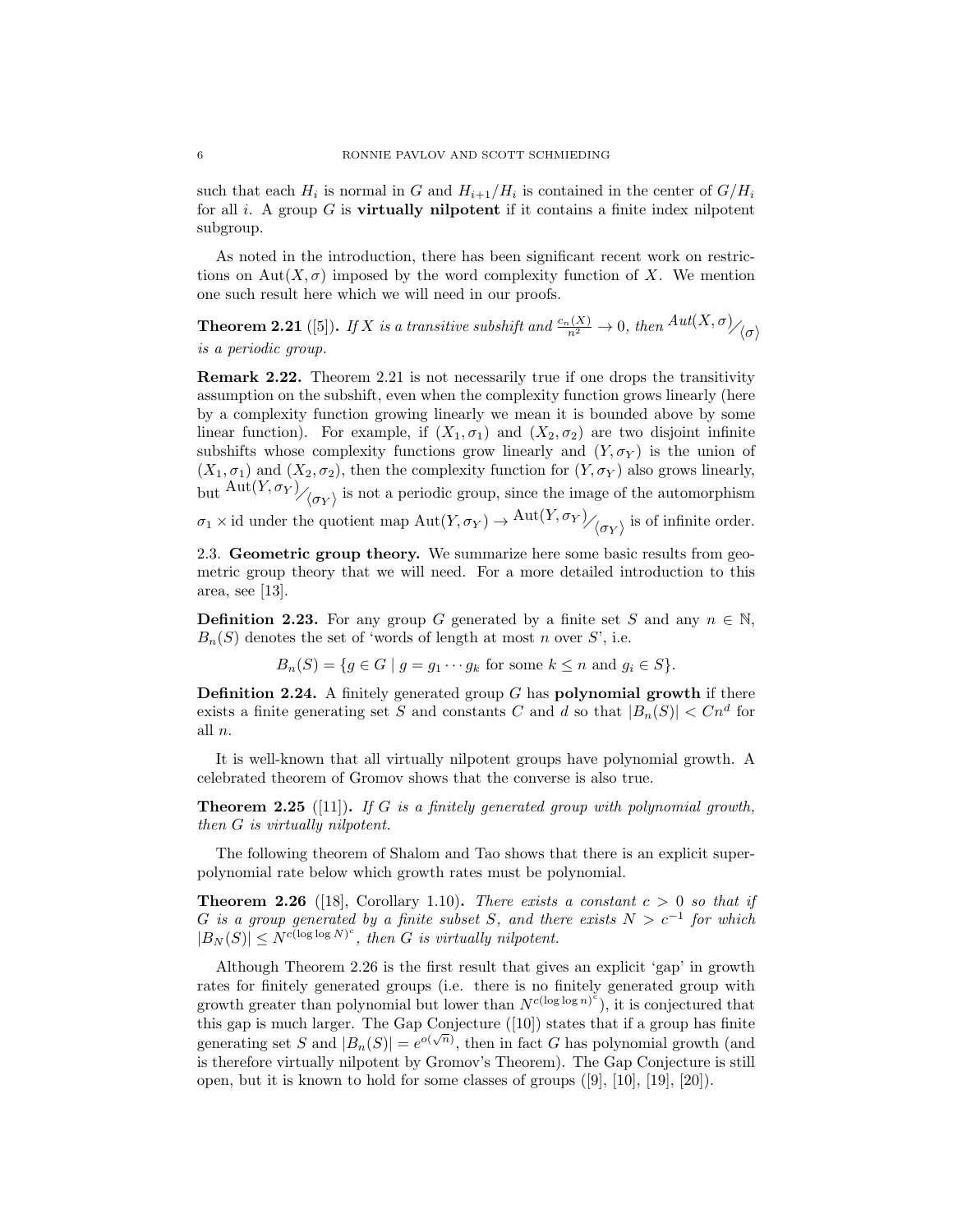**Definition 2.27.** A finitely generated group  $G$  has subexponential growth if there exists a generating set S so that  $\frac{\log |B_n(S)|}{n} \to 0$ .

It is well-known that finitely generated groups of subexponential growth must be amenable (for instance, see [13, Cor. 9.2.4]).

### 3. AUT $(X, \sigma)$  in the low complexity setting

In this section, we prove Theorems 1.1-1.4. The main tool for Theorems 1.1-1.3 is Theorem 2.26, combined with the following lemma, which bounds the number of automorphisms of a given range.

**Corollary 3.1.** For every infinite transitive subshift  $X$  and every n,

 $|Aut_{\lfloor (n-1)/2\rfloor}(X,\sigma)| \leq (c_{1+c_n(X)}(X))^{2|A|(c_{n+1}(X)-c_n(X))}.$ 

This is actually a corollary of the following slightly more general theorem, which we will need for Theorem 1.4.

For any subshift X, define  ${\rm Aut}^{(FIP)}(X,\sigma) \subset {\rm Aut}(X,\sigma)$  to be the subgroup of automorphisms of  $X$  which fix all isolated periodic points in  $X$ . (If  $X$  has no isolated periodic points, then  ${\rm Aut}^{(FIP)}(X,\sigma) := {\rm Aut}(X,\sigma)$ .) We denote the set of such automorphisms which have range n by  $\mathrm{Aut}_n^{(FIP)}(X,\sigma)$ .

**Theorem 3.2.** Let  $X$  be a subshift. Then for every  $n$ ,

 $|Aut_{|(n-1)/2|}^{(FIP)}(X,\sigma)| \leq (c_{1+c_n(X)}(X))^{2|A|(c_{n+1}(X)-c_n(X))}.$ 

*Proof.* For any subshift X and any n, define an n-right branch word to be a word in  $L(X)$  beginning with a word in  $RS_n(X)$ , containing no other word in  $RS_n(X)$ , containing no repeated n-letter subwords, and which is maximal with respect to subword inclusion subject to these constraints. Similarly, define an  $n$ -left branch word to be a word in  $L(X)$  ending with a word in  $LS_n(X)$ , containing no other word in  $LS_n(X)$ , with no repeated n-letter subwords, and which is maximal with respect to subword inclusion subject to these constraints. An n-branch word is any word that is either an *n*-left or *n*-right branch word.

The proof relies on the following three facts about  $n$ -branch words.

- (1) For every n, the number of n-branch words is less than or equal to the quantity  $2|A|(c_{n+1}(X) - c_n(X)).$
- (2) For every *n*, each *n*-branch word has length less than  $n + c_n(X)$ .
- (3) Suppose  $\phi_1$  and  $\phi_2$  are automorphisms with range  $|(n 1)/2|$  induced by block codes  $\Phi_1, \Phi_2$  respectively such that  $\phi_1, \phi_2$  fix all isolated periodic points, and  $\Phi_1(w) = \Phi_2(w)$  for all *n*-branch words w. Then  $\phi_1 = \phi_2$ .

**Proof of (1):** Each *n*-right branch word w is determined completely by its initial word in  $RS_n(X)$  and the following letter; then, since w contains no other words in  $RS_n(X)$ , each *n*-letter subword determines the next letter, meaning that all of w is forced. There are obviously at most  $|A||RS_n(X)|$  choices for this initial word and following letter, which is less than or equal to  $|A|(c_{n+1}(X)-c_n(X))$  by Lemma 2.9. A similar bound holds for *n*-left branch words, implying  $(1)$ .

**Proof of (2):** Every *n*-branch word contains no repeated *n*-letter subwords, and so contains at most  $c_n(X)$  n-letter subwords. This clearly implies that such a word has length less than  $n + c_n(X)$ .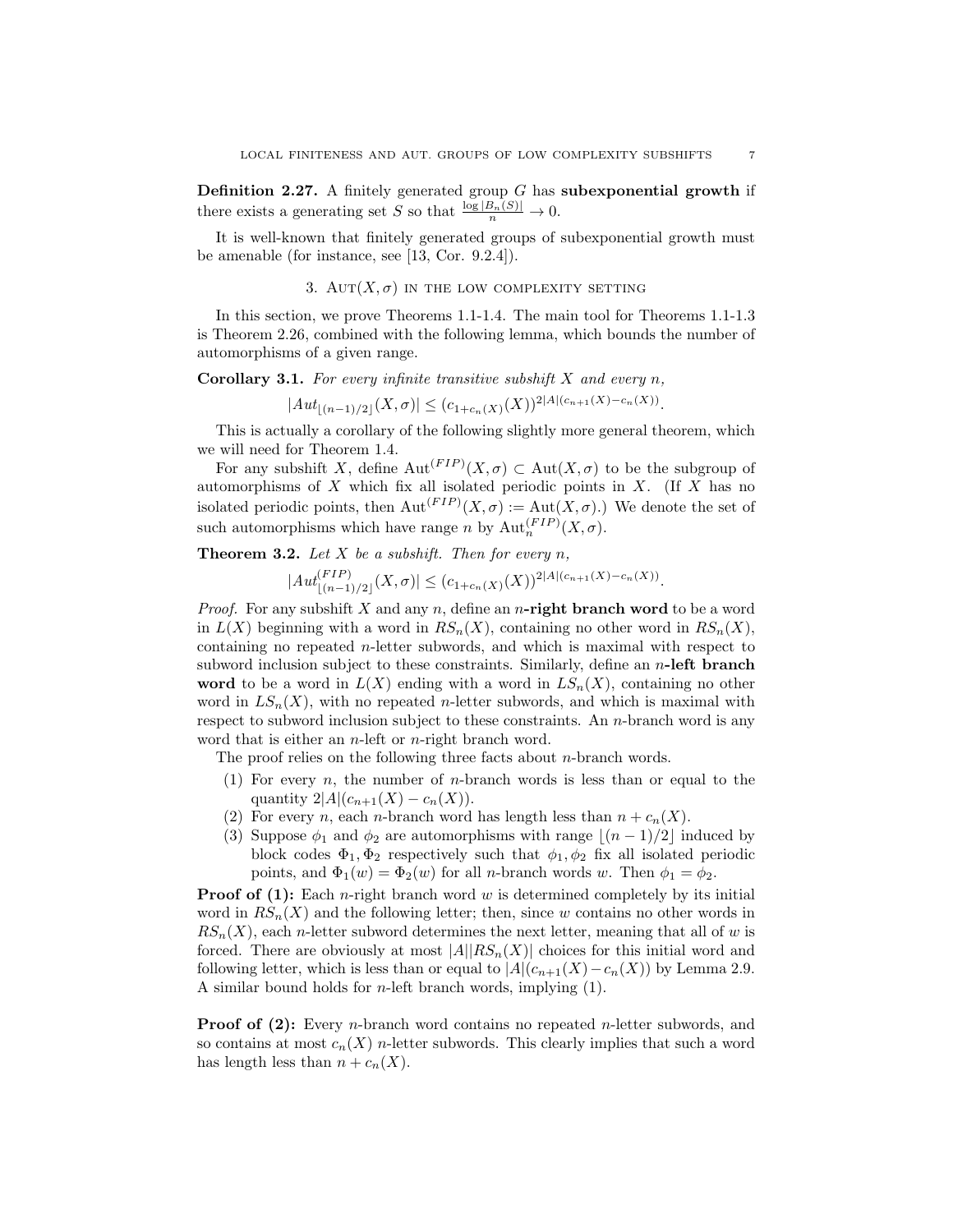**Proof of (3):** We claim that every  $w \in L_n(X)$  which is not the subword of any  $n$ -branch word must be a subword of an isolated periodic point of  $X$ . To see this, assume that  $w \in L_n(X)$  is not a subword of any *n*-branch word.

Choose any  $x \in X$  with  $x([0, n)) = w$ . Define m to be the minimal integer greater than n so that there exists  $n \leq i < m$  for which  $x([i - n, i)) = x([m - n, m))$ , i.e. the first place, when moving to the right from  $x(0)$ , where an *n*-letter word appears for the second time. Choose such an i, and suppose  $i > n$ . Then  $x(i - n - 1) \neq$  $x(m-n-1)$ , since otherwise  $x([i-n-1,i-1]) = x([m-n-1,m-1]),$  violating minimality of m. This would imply that  $x([i - n, i))$  is a left-special word, and by minimality of m, that  $x([0, i))$  is a word ending with a word in  $LS_n(X)$  with no repeated n-letter subwords. We could then extend  $x([0, i))$  to the left to create a maximal such word  $x([j, i))$ , which is an *n*-left branch word by definition. This n-left branch word would contain  $w = x(0, n)$  as a subword, a contradiction.

Therefore  $i = n$ , i.e.,  $x([0, m))$  begins and ends with w. If  $x([0, m))$  contained any words in  $LS_n(X)$ , then just as before we could construct an n-left branch word containing w, a contradiction. We have then shown that  $x([0, m))$  begins and ends with w and contains no subwords in  $LS_n(X)$ . Therefore, the right-most occurrence of w in  $x([0,m))$  forces letters to the left until the left-most occurrence of w, and this continues indefinitely. In other words, every  $y \in X$  with  $y([0, m)) = x([0, m))$ in fact has  $y((-\infty, m))$  periodic with period  $m - n$ .

A similar argument shows that  $x([0, m))$  cannot contain any words in  $RS_n(X)$ either; if  $j \geq 0$  were minimal so that  $x(j,m)$  begins with a word in  $RS_n(X)$ , then  $x([j,m))$  could be extended to the right to create an n-right branch word containing  $x([m-n,m)) = w$ , a contradiction. So  $x([0,m))$  contains no words in  $RS_n(X)$ , meaning that the left-most occurrence of w forces letters to the right until the right-most occurrence. It follows that if  $y \in X$  satisfies  $y([0, m)) = x([0, m)),$ then  $y([0,\infty))$  is periodic with period  $m - n$ .

Altogether, what we have shown is that every  $y \in X$  with  $y([0, m)) = x([0, m))$  is a periodic point with period  $m-n$  coming from biinfinite repetition of  $x([0, m-n))$ . Therefore, x is an isolated periodic point, verifying the claim that every  $w \in L_n(X)$ which is not the subword of any  $n$ -branch word must be a subword of an isolated periodic point.

Now, choose any  $\phi_1, \phi_2 \in \text{Aut}^{(FIP)}(X, \sigma)$  with range  $\lfloor (n-1)/2 \rfloor$  and inducing block maps  $\Phi_1$  and  $\Phi_2$ , and assume that  $\Phi_1(v) = \Phi_2(v)$  for all *n*-branch words v. Define  $n' = 2\lfloor (n-1)/2 \rfloor + 1$ , so that  $\Phi_1$  and  $\Phi_2$  have domain  $\mathcal{A}^{n'}$ ; clearly  $n' \leq n$ . Since  $\phi_1$  and  $\phi_2$  fix isolated periodic points, for all n'-letter subwords u of such points,  $\Phi_1(u) = \Phi_2(u)$ . Choose any  $w \in L_{n'}(X)$  which is not a subword of such a point; since  $n' \leq n$ , by the above it is a subword of an *n*-branch word v. Now, since  $\Phi_1(v) = \Phi_2(v)$ , and w is a subword of v,  $\Phi_1(w) = \Phi_2(w)$ . We now know that  $\Phi_1$  and  $\Phi_2$  agree on all words in  $L_{n'}(X)$ , so  $\Phi_1 = \Phi_2$ , meaning that  $\phi_1 = \phi_2$ .

By (3), the number of automorphisms of range  $|(n - 1)/2|$  which fix isolated periodic points is bounded from above by the number of possible choices for  $\Phi(w)$ for all n-branch words w. Each  $\Phi(w)$  is determined by the length of w (which is independent of  $\phi$ ) and some word of length  $|w| - 2|(n - 1)/2| \le |w| - n + 2$ . By (2), the number of such words is less than or equal to  $c_{1+c_n(X)}(X)$ . By (1), the number of w is bounded by  $2|A|(c_{n+1}(X) - c_n(X))$ , completing the proof.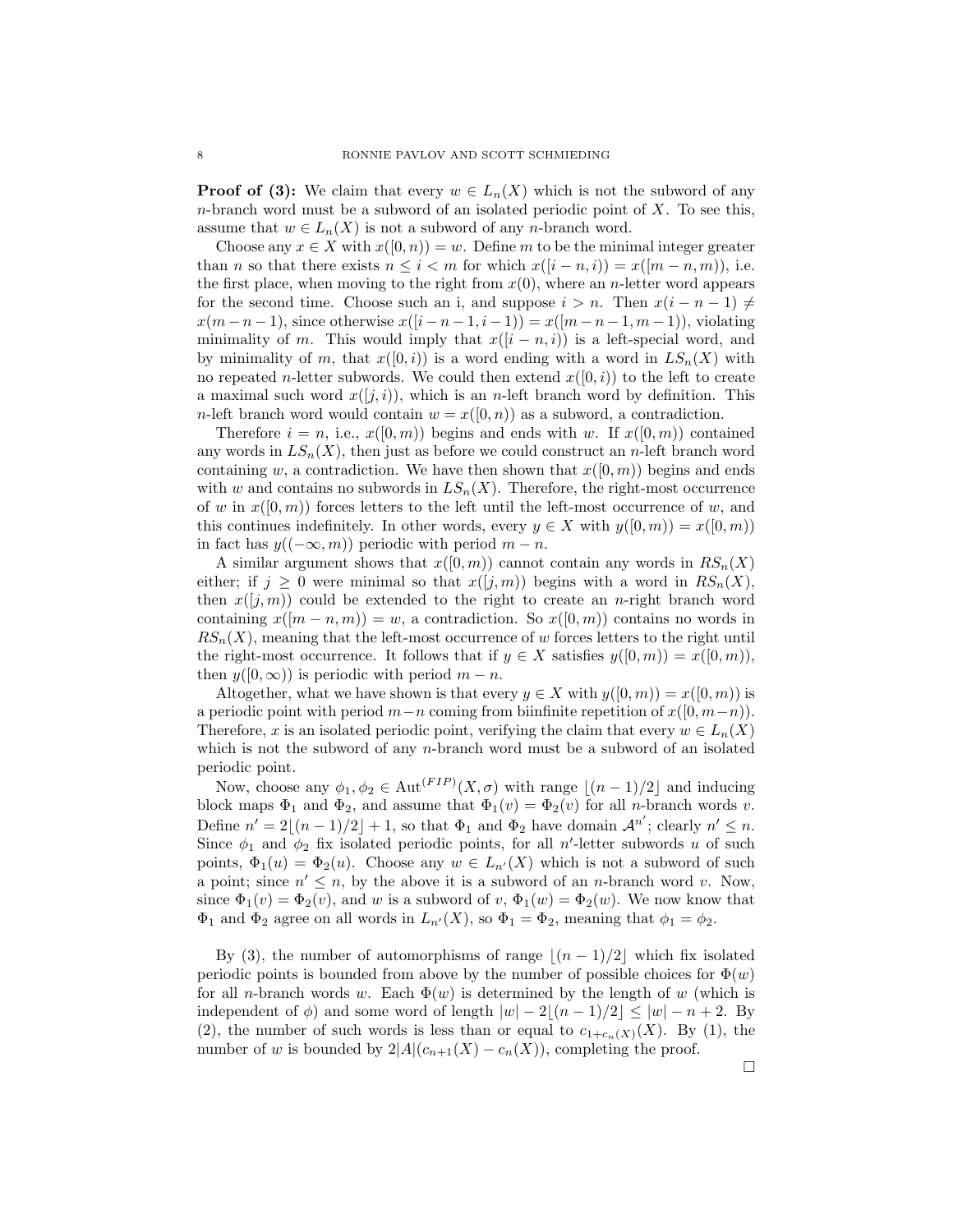Corollary 3.1 now follows immediately since an infinite transitive subshift X has no isolated points.

We will also need the following technical lemma, which will allow us to use low complexity along a subsequence to prove existence of a (possibly sparser) subsequence where both complexity and first difference of complexity are small.

**Lemma 3.3.** For any sequences of positive reals  $f(n)$  and  $g(n)$  where

$$
\liminf f(n) - \sum_{i=1}^{n} g(i) = -\infty,
$$

there exist infinitely many values of n where  $f(n) < \sum_{i=1}^{n} g(i)$  and  $f(n)-f(n-1) <$  $g(n)$ .

Proof. We first note that the hypothesis immediately implies that there exist infinitely many n where  $f(n) - f(n-1) < g(n)$ ; if not, then there would be N where  $f(n) - f(n-1) \ge g(n)$  for all  $n > N$ , meaning that

$$
f(n) = f(N) + \sum_{i=N+1}^{n} f(i) - f(i-1) \ge (f(N) - \sum_{i=1}^{N} g(i)) + \sum_{i=1}^{n} g(i)
$$
 for all  $n > N$ ,

a contradiction to the assumption.

 $\sum_{i=1}^{n} g(i)$  for  $n > N$ . Combining with the previous paragraph then yields the We now break into two cases. First, suppose that there exists N so that  $f(n)$ conclusion of the theorem.

Now, suppose that there exist infinitely many n where  $f(n) \geq \sum_{i=1}^{n} g(i)$ . The hypothesis of the theorem implies that there are also infinitely many n where  $f(n)$  $\sum_{i=1}^{n} g(i)$ . This implies that there are infinitely many n where  $f(n-1) \geq \sum_{i=1}^{n-1} g(i)$ and  $f(n) < \sum_{i=1}^{n} g(i)$  (i.e. the sign of the inequality 'switches infinitely many times'). But for any such  $n$ ,

$$
f(n) - f(n-1) < \sum_{i=1}^{n} g(i) - \sum_{i=1}^{n-1} g(i) = g(n),
$$

completing the proof.

We are now prepared to prove Theorems 1.1-1.4. We briefly note that if  $X$  is finite, then  $\mathrm{Aut}(X,\sigma)$  and  $\mathrm{Aut}(X,\sigma)_{\sigma}$  are finite, and the conclusions of these theorems trivially hold. We therefore treat only the case where  $X$  is infinite in all proofs.

*Proof of Theorem 1.1.* Choose any infinite transitive subshift  $X$  with  $\liminf \frac{\log(c_n(X)/n)}{\log \log \log n} = 0$ , and take  $\epsilon > 0$  where  $5\epsilon$  is less than the constant c from Theorem 2.26. We first claim that

(1) 
$$
\liminf c_n(X) - \sum_{i=2}^n \lfloor (\log \log i)^{\epsilon} \rfloor = -\infty.
$$

To see this, by assumption, there are infinitely many n where  $c_n(X) < n(\log \log n)^{\epsilon/2}$ , which is less than  $(n/3)(\log \log (n/2))^{\epsilon}$  for large enough n. Also,  $\sum_{i=2}^{n} \lfloor (\log \log i)^{\epsilon} \rfloor \ge$ 

 $\Box$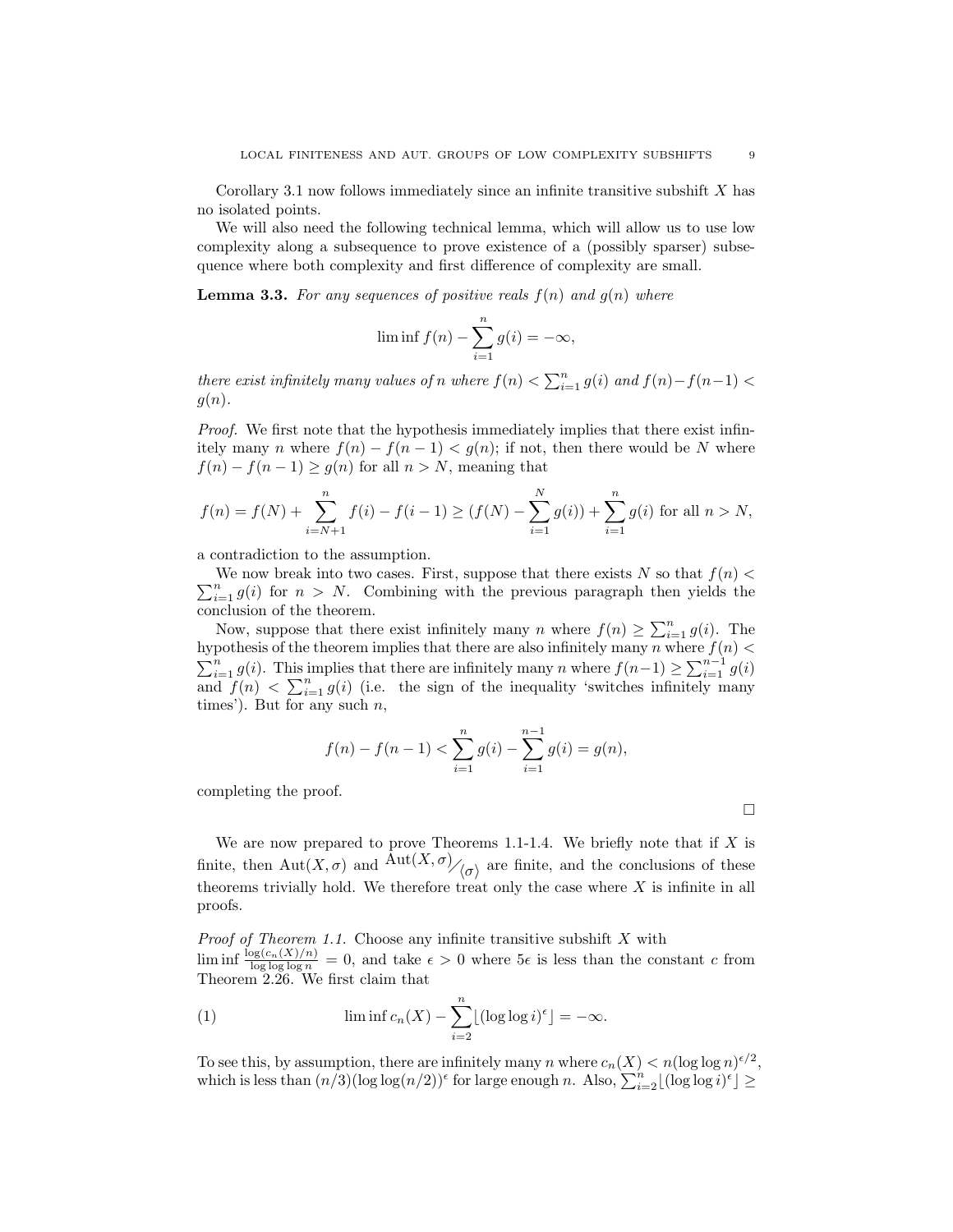$\sum_{i=\lceil n/2 \rceil}^{n} \lfloor (\log \log i)^{\epsilon} \rfloor \ge (n/2) \lfloor (\log \log (n/2))^{\epsilon} \rfloor$ , and so for infinitely many  $n, c_n(X)$  $\sum_{i=2}^{n} \lfloor (\log \log i)^{\epsilon} \rfloor$  is less than

$$
(n/3)(\log \log (n/2))^{\epsilon} - (n/2) \lfloor (\log \log (n/2))^{\epsilon} \rfloor \le n/2 - (n/6)(\log \log (n/2))^{\epsilon},
$$

which approaches  $-\infty$ , verifying (1). We now apply Lemma 3.3, and see that there exist infinitely many  $n$  for which

$$
(2)
$$

$$
c_n(X) < \sum_{i=2}^n \lfloor (\log \log i)^{\epsilon} \rfloor < n \lfloor (\log \log n)^{\epsilon} \rfloor \text{ and } c_n(X) - c_{n-1}(X) < \lfloor (\log \log n)^{\epsilon} \rfloor.
$$

Now, by Corollary 3.1, for any n satisfying (2),  $|\text{Aut}_{\lfloor(n-1)/2\rfloor}(X,\sigma)|$  is bounded from above by

$$
(c_{1+c_n(X)}(X))^{2|A|(c_{n+1}(X)-c_n(X))} \le (c_{n\lfloor (\log \log n)^{\epsilon} \rfloor}(X))^{2|A|(\log \log n)^{\epsilon}}.
$$

By subadditivity,

$$
c_{n\lfloor (\log\log n)^{\epsilon} \rfloor}(X) \le c_n(X)^{\lfloor (\log\log n)^{\epsilon} \rfloor} < ((n \log\log n)^{\epsilon})^{(\log\log n)^{\epsilon}}
$$

$$
\le (n^2)^{(\log\log n)^{\epsilon}} = n^{2(\log\log n)^{\epsilon}}.
$$

Therefore,

$$
(3) \qquad |\text{Aut}_{\lfloor (n-1)/2 \rfloor}(X,\sigma)| \le \left(n^{2(\log\log n)^{\epsilon}}\right)^{2|A|(\log\log n)^{\epsilon}} = n^{4|A|(\log\log n)^{2\epsilon}}.
$$

holds for any of the (infinitely many)  $n$  satisfying  $(2)$ .

Now, choose any finite subset S of  $\frac{\text{Aut}(X,\sigma)}{\langle \sigma \rangle}$  and let S' be a finite set in  $Aut(X, \sigma)$  whose image under the quotient map  $Aut(X, \sigma) \to Aut(X, \sigma)/_{\langle \sigma \rangle}$  is the set S. Suppose that k is large enough that all automorphisms in  $S'$  and their inverses have range k. Then by additivity of ranges of automorphisms under composition, any composition of m elements of  $S'$  is an automorphism of range  $km$ .

Then for any n for which (2) holds, (3) implies that the number  $B_{|(n-1)/2|/k}(S')$ of compositions of at most  $|(n - 1)/2|/k$  elements of S' satisfies

$$
|B_{\lfloor (n-1)/2 \rfloor / k}(S')| \le n^{4|A|(\log \log n)^{2\epsilon}}.
$$

Since (2) holds for infinitely many n, we may choose such an n greater than  $e^{e^3}$ ,  $9k^2$ ,  $e^{2e^{(8|A|/5\epsilon)^{\epsilon^{-1}}}}$ , and  $c^{-2}$  (here c is as in Theorem 2.26). Then  $\lfloor (n-1)/2 \rfloor / k >$  $n/3k > \sqrt{n}$ , and  $\log \log \sqrt{n} = \log \log n - \log 2 > \sqrt{\log \log n}$  since  $\log \log n > 3$ , so

$$
|B_{\sqrt{n}}(S')| \le n^{4|A|(\log \log n)^{2\epsilon}} \le \sqrt{n}^{8|A|(\log \log \sqrt{n})^{4\epsilon}}.
$$

Since  $n > e^{2e^{(8|A|/5\epsilon)}}$  $\epsilon^{-1}$ , then  $8|A| < 5\epsilon (\log \log \sqrt{n})^{\epsilon}$ , and so  $|B_{\sqrt{n}}(S')| < \sqrt{n}^{5\epsilon (\log \log \sqrt{n})^{5\epsilon}}.$ 

Finally, since  $\sqrt{n} > c^{-1}$ , by Theorem 2.26,  $\langle S' \rangle$  is virtually nilpotent.

Therefore,  $\langle S \rangle = \langle S' \rangle / \langle \sigma \rangle$  is a quotient group of a virtually nilpotent group and so itself virtually nilpotent. Let H be a finite index nilpotent subgroup of  $\langle S \rangle$ ; it is finitely generated as it is a finite index subgroup of a finitely generated group. By Theorem 2.21,  ${\rm Aut}(X,\sigma)/_{\langle \sigma \rangle}$  is periodic, so H is also periodic. Altogether we have that H is finitely generated, periodic, and nilpotent, and therefore finite, implying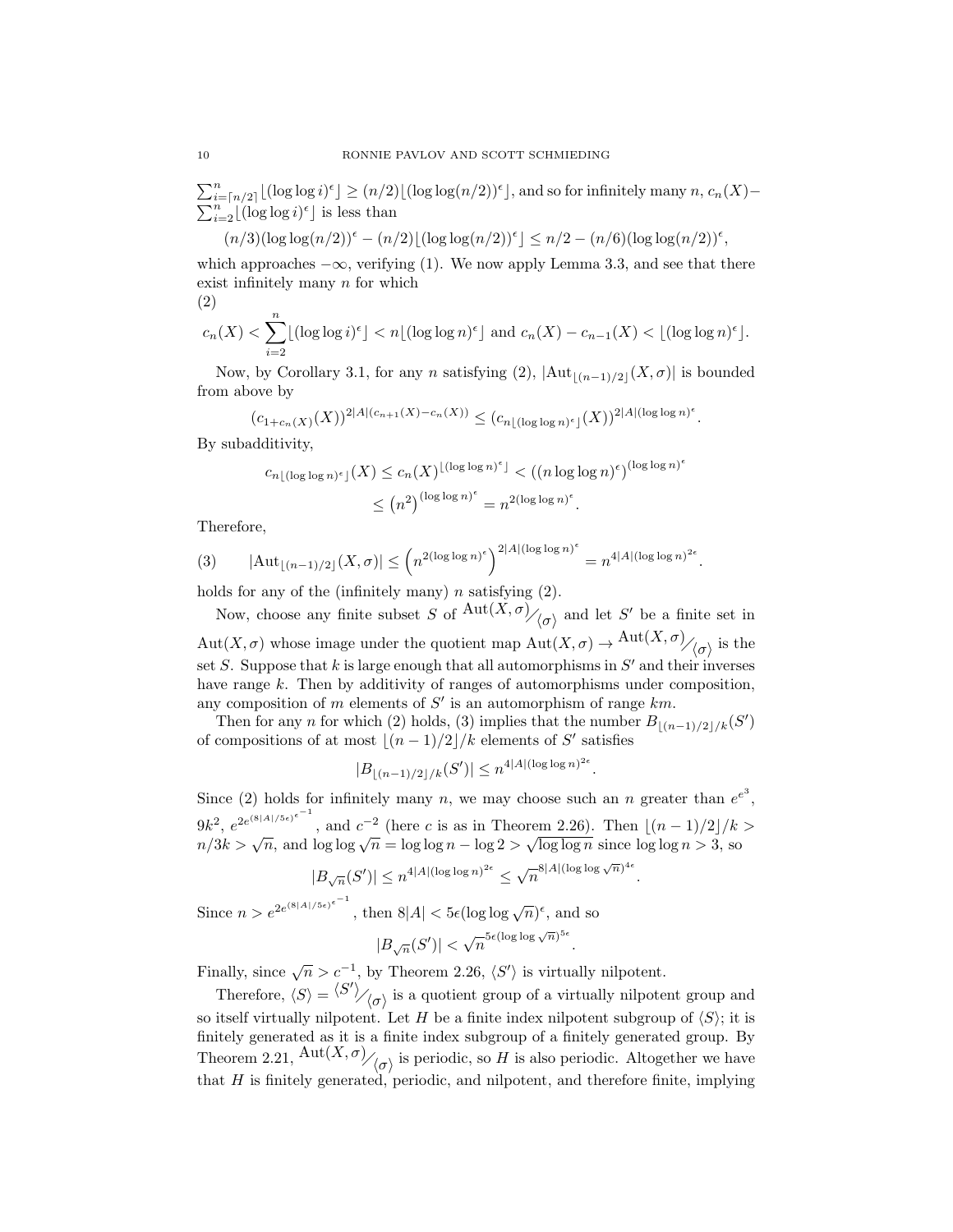that  $\langle S \rangle$  is finite as well. Since S was an arbitrary finite subset of  $\mathrm{Aut}(X,\sigma)_{\mathcal{O}_{\mathcal{O}}},$ we have shown that  $\mathrm{Aut}(X,\sigma)_{\big( \sigma \big)}$  is locally finite.

 $\Box$ 

Proof of Theorem 1.2. Assume that the Gap Conjecture holds. We change almost nothing about the proof of Theorem 1.1, but must simply change our estimates for the usage of Lemma 3.3.

Choose any infinite transitive subshift X where  $\liminf_{n\to\infty} \frac{c_n(X)}{n^{1.25}(\log n)^{-0.5}} = 0$ . We first claim that for any  $\epsilon > 0$ ,

(4) 
$$
\liminf c_n(X) - \sum_{i=2}^n \lfloor \epsilon i^{0.25} (\log i)^{-0.5} \rfloor = -\infty.
$$

To see this, note that by assumption, there are infinitely many *n* where  $c_n(X) < \frac{\epsilon}{3}n^{1.25}(\log n)^{-0.5}$ . Also,  $\sum_{i=2}^n \lfloor \epsilon i^{0.25}(\log i)^{-0.5} \rfloor \ge \sum_{i=\lceil n/2 \rceil}^n \lfloor \epsilon i^{0.25}(\log i)^{-0.5} \rfloor \ge$  $(n/2)\lfloor \epsilon (n/2)^{0.25} (\log n)^{-0.5} \rfloor \ge \frac{\epsilon}{2^{1.25}} n^{1.25} (\log n)^{-0.5} - \frac{n}{2}$ . So, for infinitely many n,

$$
c_n(X) - \sum_{i=2}^n \lfloor \epsilon i^{0.25} (\log i)^{-0.5} \rfloor < \frac{\epsilon}{3} n^{1.25} (\log(n/2))^{-0.5} - \frac{\epsilon}{2^{1.25}} n^{1.25} (\log(n/2))^{-0.5} + \frac{n}{2}.
$$

Since this last term approaches  $-\infty$ , we have verified (4). We now apply Lemma 3.3, and see that there exist infinitely many  $n$  for which

(5) 
$$
c_n(X) < \sum_{i=2}^n \lfloor \epsilon i^{0.25} (\log i)^{-0.5} \rfloor \le n \lfloor \epsilon n^{0.25} (\log n)^{-0.5} \rfloor
$$
  
and  $c_n(X) - c_{n-1}(X) < \lfloor \epsilon n^{0.25} (\log n)^{-0.5} \rfloor$ .

Now, by Corollary 3.1, if n satisfies (5),  $|\text{Aut}_{|(n-1)/2}(X,\sigma)|$  is bounded from above by

$$
(c_{1+c_n(X)}(X))^{2|A|(c_{n+1}(X)-c_n(X))} \le (c_{n\lfloor \epsilon n^{0.25}(\log n)^{-0.5}\rfloor}(X))^{2|A|\epsilon n^{0.25}(\log n)^{-0.5}}.
$$

By subadditivity,

$$
c_{n\lfloor \epsilon n^{0.25}(\log n)^{-0.5}\rfloor}(X) \le c_n(X)^{\lfloor \epsilon n^{0.25}(\log n)^{-0.5}\rfloor} \le (n^{1.25})^{\epsilon n^{0.25}(\log n)^{-0.5}} < n^{2\epsilon n^{0.25}(\log n)^{-0.5}}.
$$

Therefore,  $|\text{Aut}_{|(n-1)/2|}(X,\sigma)|$  is bounded from above by

$$
\left(n^{2\epsilon n^{0.25}(\log n)^{-0.5}}\right)^{2|A|\epsilon n^{0.25}(\log n)^{-0.5}} = n^{4|A|\epsilon^2 n^{0.5}(\log n)^{-1}} = e^{4|A|\epsilon^2 \sqrt{n}}.
$$

Now, exactly as in the end of Theorem 1.1, any finitely generated subgroup  $H$  of  $\mathrm{Aut}(X,\sigma)$  has growth less than  $e^{4|A|\epsilon^2\sqrt{n}}$ . Since  $\epsilon > 0$  was arbitrary, by the Gap Conjecture  $H$  must be virtually nilpotent. Exactly as in the proof of Theorem 1.1, this implies that  $\frac{\text{Aut}(X,\sigma)}{\langle \sigma \rangle}$  is locally finite.

 $\Box$ 

Proof of Theorem 1.3. Assume that the Gap Conjecture holds, and choose any infinite transitive subshift X where  $\frac{c_n(X)}{n^{1.5}(\log n)^{-1}} \to 0$ . We first claim that for any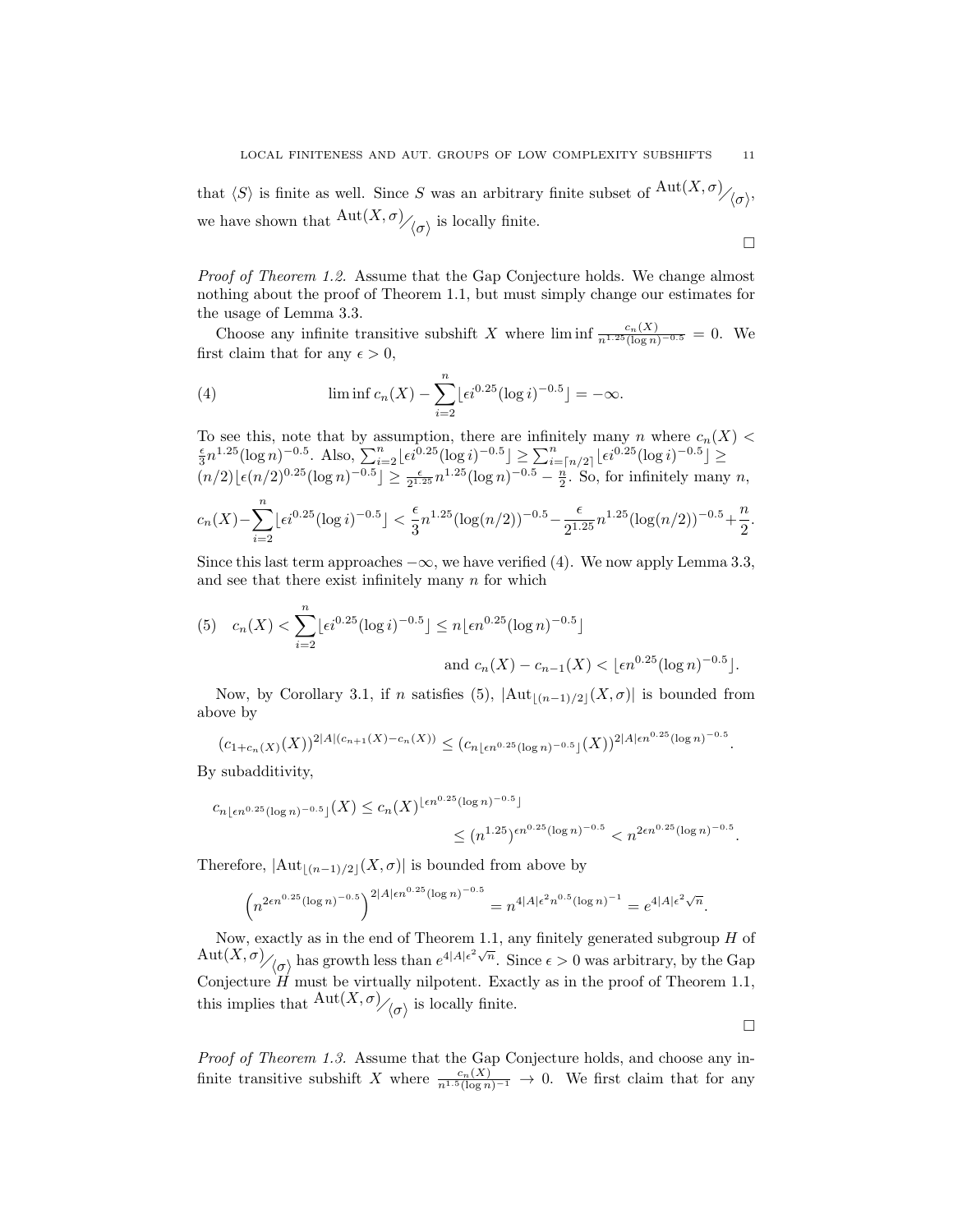$\epsilon > 0$ ,

(6) 
$$
\liminf c_n(X) - \sum_{i=2}^n \lfloor \epsilon i^{0.5} (\log i)^{-1} \rfloor = -\infty.
$$

Again, by assumption, there are infinitely many n where  $c_n(X) < \frac{\epsilon}{3} n^{1.5} (\log n)^{-1}$ . Also,  $\sum_{i=2}^{n} \lfloor \epsilon i^{0.5} (\log i)^{-1} \rfloor \ge \sum_{i=\lceil n/2 \rceil}^{n} \lfloor \epsilon i^{0.5} (\log i)^{-1} \rfloor \ge (n/2) \lfloor \epsilon (n/2)^{0.5} (\log n)^{-1} \rfloor \ge$  $\frac{\epsilon}{2^{1.5}} n^{1.5} (\log n)^{-1} - \frac{n}{2}$ . So, for infinitely many n,

$$
c_n(X) - \sum_{i=2}^n \epsilon \sqrt{n} (\log n)^{-1} < \frac{\epsilon}{3} n^{1.5} (\log n)^{-1} - \frac{\epsilon}{2^{1.5}} n^{1.5} (\log n)^{-1} + \frac{n}{2}
$$

Since this last term approaches  $-\infty$ , we have verified (6). We now apply Lemma 3.3, and see that there exist infinitely many  $n$  for which

(7) 
$$
c_n(X) - c_{n-1}(X) < \lfloor \epsilon n^{0.5} (\log n)^{-1} \rfloor.
$$

Rather than using Lemma 3.3 to bound  $c_n(X)$ , we simply recall that by assumption, there exists  $N$  so that

$$
(8) \t\t\t c_n(X) < \lfloor n^{1.5} \rfloor
$$

for all  $n > N$ . This clearly implies that  $c_{1+c_n(X)}(X) \leq (n^{1.5})^{1.5} = n^{2.25}$  for any  $n > N$ . By Corollary 3.1, for any of the infinitely many  $n > N$  satisfying (7) and (8),  $|\text{Aut}_{[(n-1)/2]}(X,\sigma)|$  is bounded from above by

$$
(c_{1+c_n(X)}(X))^{2|A|(c_{n+1}(X)-c_n(X))} \le (n^{2.25})^{2|A|\epsilon n^{0.5}(\log n)^{-1}} = e^{4.5|A|\epsilon\sqrt{n}}.
$$

Now, exactly as in the end of Theorem 1.1, any finitely generated subgroup  $H$ of  $Aut(X,\sigma)$ <sub>/( $\sigma$ )</sub> has growth less than  $e^{4.5|A|\epsilon\sqrt{n}}$ . Since  $\epsilon > 0$  was arbitrary, by the Gap Conjecture  $H$  must be virtually nilpotent. Exactly as in the proof of Theorem 1.1, this implies that  ${\rm Aut}(X,\sigma)_{\bigg/\bigg(\sigma\bigg)}$  is locally finite.

$$
\qquad \qquad \Box
$$

.

*Proof of Theorem 1.4.* Choose any subshift X where  $\frac{c_n(X)}{n^2(\log n)^{-1}} \to 0$ , and any  $\epsilon > 0$ . We claim that

(9) 
$$
\liminf c_n(X) - \sum_{i=2}^n \lfloor \epsilon i (\log i)^{-1} \rfloor = -\infty.
$$

Again, by assumption, there are infinitely many n where  $c_n(X) < \frac{\epsilon}{5} n^2 (\log n)^{-1}$ . Also,

$$
\sum_{i=2}^{n} \lfloor \epsilon i (\log i)^{-1} \rfloor \ge \sum_{i=\lceil n/2 \rceil}^{n} \lfloor \epsilon i (\log i)^{-1} \rfloor \ge (n/2) \lfloor (\epsilon n/2) (\log n)^{-1} \rfloor \ge \frac{\epsilon}{4} n^2 (\log n)^{-1} - \frac{n}{2}.
$$

So, for infinitely many  $n$ ,

$$
c_n(X) - \sum_{i=2}^n \lfloor i(\log i)^{-1} \rfloor < \frac{\epsilon}{5} n^2 (\log n)^{-1} - \frac{\epsilon}{4} n^2 (\log n)^{-1} + \frac{n}{2}.
$$

Since this last term approaches  $-\infty$ , we have verified (9). We now apply Lemma 3.3, and see that there exist infinitely many  $n$  for which

(10) 
$$
c_n(X) - c_{n-1}(X) < \lfloor \epsilon n (\log n)^{-1} \rfloor.
$$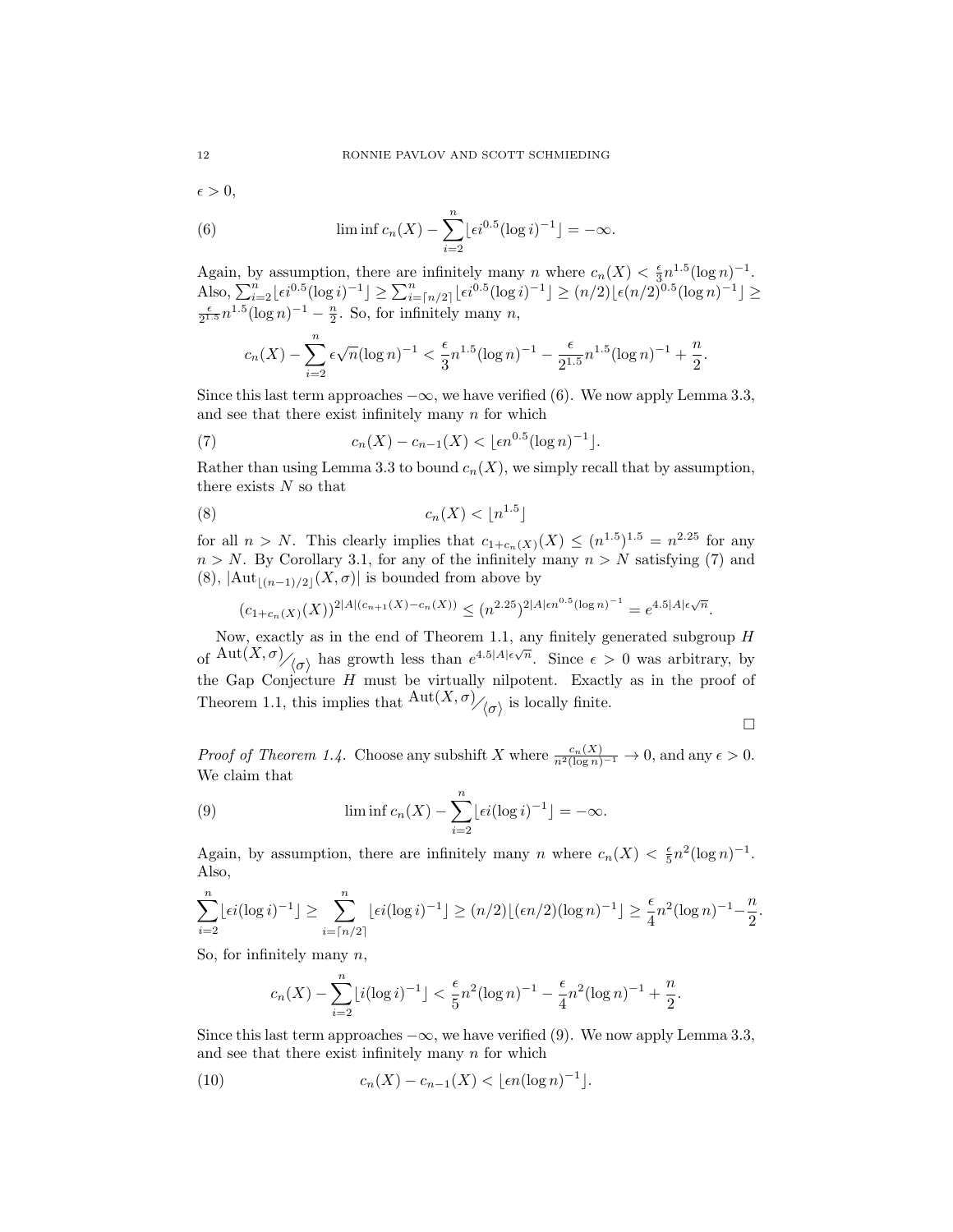Rather than using Lemma 3.3 to bound  $c_n(X)$ , we simply recall that by assumption, there exists  $N$  so that

$$
(11)\qquad \qquad c_n(X) < n^2
$$

for all  $n > N$ . This clearly implies that  $c_{1+c_n(X)}(X) \leq (n^2)^2 = n^4$  for any  $n > N$ . Now, by Theorem 3.2, for any of the infinitely many  $n > N$  satisfying (10) and  $(11)$ ,  $\left|\mathrm{Aut}_{\lfloor (n-1)/2\rfloor}^{(FIP)}(X,\sigma)\right|$  is bounded from above by

$$
(c_{1+c_n(X)}(X))^{2|A|(c_{n+1}(X)-c_n(X))} \le (n^4)^{2|A|\epsilon n (\log n)^{-1}} = e^{8|A|\epsilon n}.
$$

By compactness, the set of isolated periodic points of  $X$  is finite; denote this set by  $\mathcal{P}$ . It is straightforward to check that the set  $\mathcal{P}$  is invariant under any automorphism of  $(X, \sigma)$ , and we may consider the homomorphism

$$
\pi_{\mathcal{P}} \colon \mathrm{Aut}(X,\sigma) \to \mathrm{Aut}(\mathcal{P},\sigma|_{\mathcal{P}})
$$

$$
\pi_{\mathcal{P}} \colon \phi \mapsto \phi|_{\mathcal{P}}.
$$

By definition we have  ${\rm Aut}^{(FIP)}(X,\sigma) = {\rm ker}(\pi_{\mathcal{P}})$ . Now, exactly as in the end of Theorem 1.1, any finitely generated subgroup H of  $\mathrm{Aut}^{(FIP)}(X,\sigma)$  has growth less than  $e^{8|A|\epsilon n}$ . Since  $\epsilon$  was arbitrary, this implies that H has subexponential growth, and so is amenable. Then, every finitely generated subgroup of  ${\rm Aut}^{(FIP)}(X,\sigma)$  is amenable, implying that  ${\rm Aut}^{(FIP)}(X,\sigma)$  is amenable. Since  $P$  is finite,  ${\rm Aut}(P,\sigma|_{\mathcal{P}})$ is a finite group, and hence  ${\rm Aut}^{(FIP)}(X,\sigma)$  is of finite index in  ${\rm Aut}(X,\sigma)$ . Since  $Aut<sup>(FIP)</sup>(X,\sigma)$  is amenable, this implies  $Aut(X,\sigma)$  is amenable.

 $\Box$ 

# 4. REALIZING LOCALLY FINITE GROUPS AS  $\mathrm{Aut}(X,\sigma)_{\big/ \big/ \big/ \sigma \big>}$  for low **COMPLEXITY**

In this section, we prove Theorem 1.5. We first outline the general block concatenation construction of subshifts; for an introduction, see  $([12], [14])$ . It is simple to guarantee that such a subshift be minimal. The difficult part will be to engineer our subshift to have low complexity and prescribed  $\mathrm{Aut}(X,\sigma)_{\mathcal{O}_{\mathcal{O}}^{\mathcal{O}}}$ .

A block concatenation subshift is defined by an alphabet  $A$ , sequences  $(n_k)$ of positive integers, and sets  $A_k \subset \mathcal{A}^{n_k}$  with the following property: for every k, every  $w \in A_{k+1}$  is a concatenation of  $A_k$ -words. (This of course implies that  $n_k|n_{k+1}$  for all k.) We will always take  $n_1 = 1$  and  $A_1 = A$ . Given such A,  $(n_k)$ , and  $(A_k)$ , X consists of all 'limits' of  $A_k$ -words (as  $k \to \infty$ ); more formally,  $x \in X$  if and only if for all n, there exists k so that  $x([-n, n])$  is a subword of some  $A_k$ -word.

We first prove some general lemmas about block concatenation subshifts. The following is well-known  $(12)$ , but we will give a short proof for completeness.

**Lemma 4.1.** If every  $A_{k+1}$ -word, written as a concatenation of  $A_k$ -words, contains each  $A_k$ -word at least once, then X is minimal.

*Proof.* For every  $w \in L(X)$ , there exists k so that w is a subword of some  $A_k$ -word. But then w is a subword of every  $A_{k+1}$ -word. For every  $x \in X$ , x contains an  $A_{k+1}$ -word, so contains w. Since x and w were arbitrary, X is minimal.

By definition, for every  $x \in X$  and  $k \in \mathbb{N}$ , x can be written as a bi-infinite concatenation of  $A_k$ -words. We say that X is uniquely decomposable if this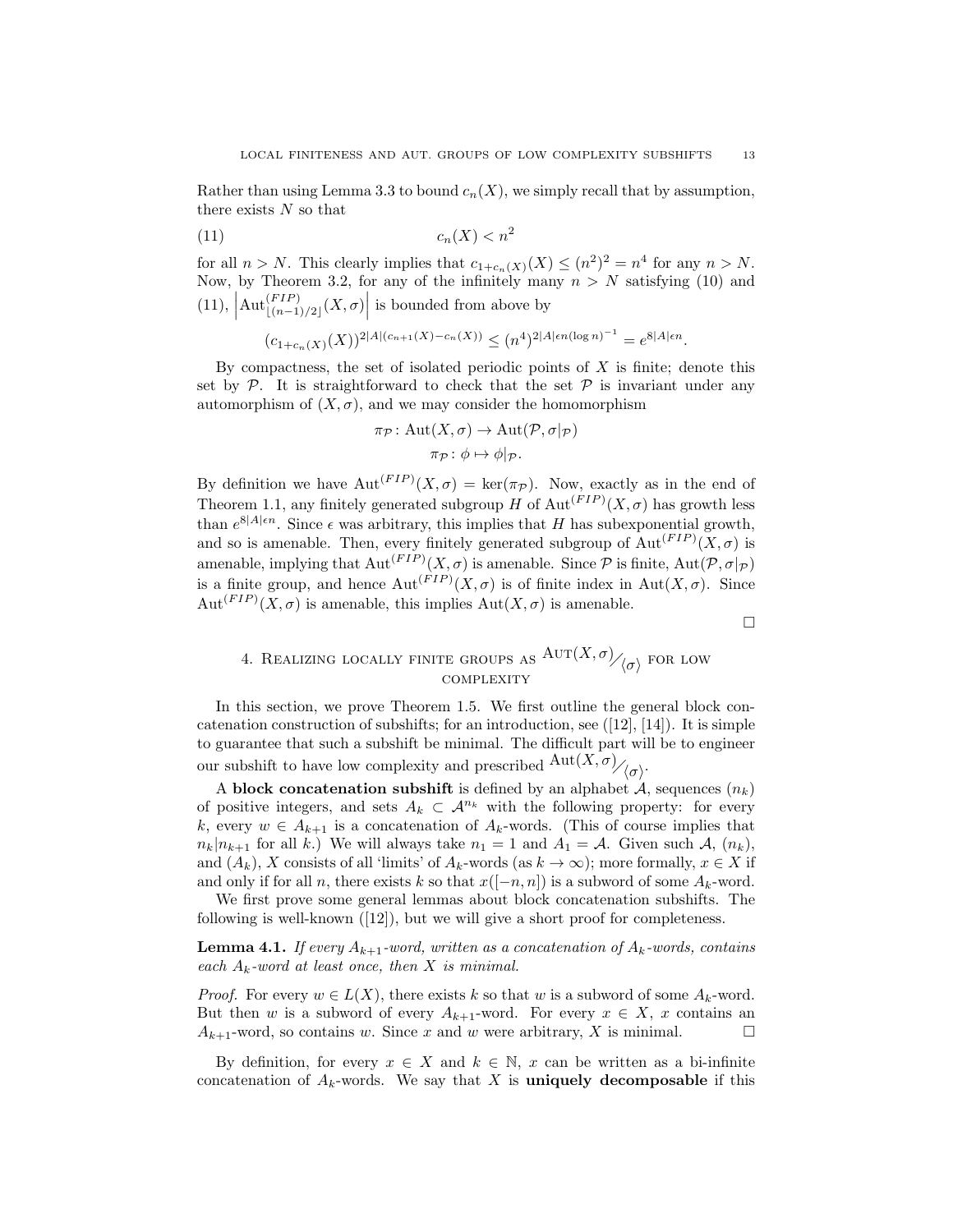decomposition is unique for all  $x \in X$ . This can also be achieved through a simple assumption about repetitions of  $A_k$ -words.

**Lemma 4.2.** If  $(d_k)$  is an integer sequence where each  $A_{k+1}$ -word, written as a concatenation of  $A_k$ -words, begins with  $d_{k+1}$  repetitions of the same  $A_k$ -word, ends with  $d_{k+1}$  repetitions of the same  $A_k$ -word, and does not elsewhere contain  $d_{k+1}$ repetitions of the same  $A_k$ -word, then X is uniquely decomposable.

*Proof.* We prove by induction on k. The base case  $k = 1$  simply says that locations of  $A_1$ -words are uniquely determined for such subshifts, which is trivial since we always take  $A_1$  to be the alphabet  $A$ . For the inductive step, assume for some k that for every  $x \in X$ , x can be uniquely decomposed into  $A_k$ -words. Given this decomposition, one simply searches for  $2d_{k+1}$ -fold concatenations of the form  $v^{d_{k+1}}w^{d_{k+1}}$  (with  $v, w \in A_k$  possibly equal), which can only occur with midpoint at the border between  $A_{k+1}$ -words. This implies that x can be written in a unique way as a concatenation of  $A_{k+1}$ -words, completing the inductive step and the proof.  $\Box$ 

Suppose X is uniquely decomposable, let  $k \in \mathbb{N}$ , and let  $\tau: A_k \to A_k$  be a permutation of the  $A_k$ -words. Associated to  $\tau$  is a continuous shift-commuting map  $\alpha_{\tau}: X \to (\mathcal{A}^{\mathbb{Z}}, \sigma)$  defined as follows: given  $x \in X$ , decompose x as a concatenation of  $A_k$ -words, and apply  $\tau$  to each  $A_k$ -word appearing in X. (Note that this map is only well-defined because  $(X, \sigma)$  was assumed uniquely decomposable; shiftcommuting and continuity are then nearly immediate from the definition.) Written symbolically, if we have

$$
x = \dots w_{-1} w_0 w_1 \dots, \qquad w_i \in A_k
$$

then

(12) 
$$
\alpha_{\tau}(x) = \ldots \tau(w_{-1}) \tau(w_0) \tau(w_1) \ldots
$$

Note that depending on  $\tau$ ,  $\alpha_{\tau}$  may or may not map X back into X; if it does, then  $\alpha_{\tau}$  is an automorphism of  $(X, \sigma)$ .

We are now prepared to define the block concatenation subshifts which will prove Theorem 1.5.

*Proof of Theorem 1.5.* Choose any unbounded increasing  $f$  and countable locally finite group  $G$ ;  $G$  can be written, by definition, as the union of an increasing chain of finite subgroups, i.e. there exist finite groups  $H_k$  so that  $H_k$  is a proper subgroup of  $H_{k+1}$  for all n, and G is the union of the  $H_k$ . Choose an increasing sequence  $(b_k)$ of integers greater than 1 with the property that  $f(b_k) > k(|H_k|^{5|H_{k+1}|+2|H_k|^2})$  for all k.

Our technique is somewhat similar to that of  $[1]$ , where a subshift X was constructed for which the additive group of rationals embeds into  $Aut(X, \sigma)$ , in that we will construct, for every k, automorphisms defined by their action on the set  $A_k$ , and then show that every automorphism of X can be realized in this way. Specifically, for each k, we will define a group of permutations of the words in  $A_k$  which is isomorphic to  $H_k$ . We will then show that for any k, each  $A_k$ -permutation induces an  $A_{k+1}$ -permutation by coordinatewise application to  $A_k$ -words, in a manner that is compatible with the containment of  $H_k$  as a subgroup of  $H_{k+1}$ .

We begin with some notation. For every k, fix an ordering  $\{h_i^{(k)}\}_{i=1}^{|H_k|}$  of the elements of  $H_k$  with  $h_1^{(k)} = \{\text{id}\}.$  Write  $q_k = |H_k|/|H_{k-1}|$ , and choose any set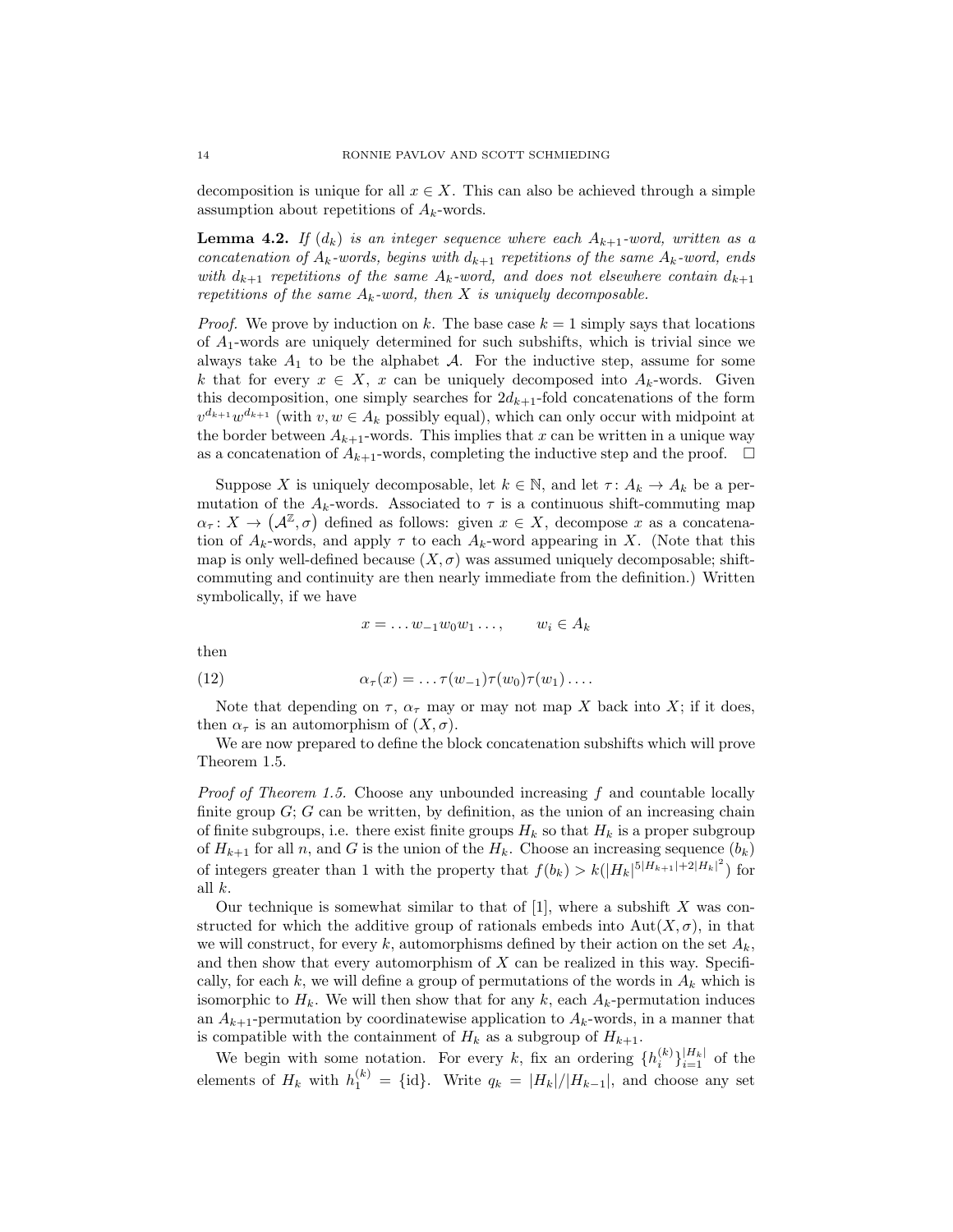${r_i^{(k)}}_{i=1}^{q_k}$  of representatives for right cosets of  $H_{k-1}$  in  $H_k$ , i.e.

$$
H_k = \bigcup_{i=1}^{q_k} H_{k-1} r_i^{(k)}.
$$

Without loss of generality, we will always take  $r_1^{(k)} = \{id\}$ , the identity element of G (and of all  $H_k$ ). We will now recursively define the sets  $A_k$  and lengths  $n_k$ . In our construction,  $|A_k| = |H_k|$  for every k.

The  $k = 1$  case is simple; for every  $g \in H_1$ , define a symbol  $w_g^{(1)}$ , and define the alphabet  $A_1 = \{w_g^{(1)} : g \in H_1\}$ ; clearly  $|A_1| = |H_1|$ .

We now define  $A_{k+1}$  for  $k \geq 1$ , assuming that  $A_k = \{w_g^{(k)} : g \in H_k\}$  has been defined already. Informally, the idea is that we will define  $w_g^{(k+1)}$  for every  $g \in H_{k+1}$  by assigning a different 'template' concatenation of  $A_k$ -words to each coset representative  $r_i^{(k+1)}$ , and then permuting the  $A_k$ -words  $\{w_g^{(k)}\}_{g \in H_k}$  in those templates by multiplying on the left by a properly chosen  $g'$  in the subscripts.

More formally, for every  $g \in H_{k+1}$ , we first write  $g = g' r_i^{(k+1)}$  for some  $g' \in H_k$ and  $1 \leq i \leq q_{k+1}$ . We then define

$$
w_g^{(k+1)} = w_{g'r_i^{(k+1)}}^{(k+1)} = \left(w_{g'h_2^{(k)}}^{(k)}\right)^{2b_{k+1}q_{k+1}}
$$

$$
\left(\left(w_{g'h_1^{(k)}}^{(k)}\right)^{b_{k+1}}\left(w_{g'h_2^{(k)}}^{(k)}\right)^{b_{k+1}}\left|\dots\left|\left(w_{g'h_{|H_k|-1}^{(k)}}^{(k)}\right)^{b_{k+1}}\left(w_{g'h_{|H_k|}}^{(1)}\right)\right|^{{b_{k+1}}} \right)
$$

$$
\left(w_{g'h_1^{(k)}}^{(k)}\right)^{ib_{k+1}}\left(w_{g'h_2^{(k)}}^{(k)}\right)^{b_{k+1}q_{k+1}-i}
$$

Here, the concatenation inside the largest parentheses is a list of all pairs of the form  $(w^{(k)}_u)$  $g' h_a^{(k)}$  $\bigg)^{b_{k+1}} \bigg(w^{(k)}\bigg)$  $g' h_b^{(k)}$  $\int_{0}^{b_{k+1}}$ , with pairs  $(a, b)$  listed in lexicographic order. We then define  $A_{k+1} = \{w_g^{(k+1)} : g \in H_{k+1}\}$ , and note that all  $A_{k+1}$ -words begin and end with  $2b_{k+1}q_{k+1}$ -fold repetitions of an  $A_k$ -word, and contain no other such repetitions. Note that the length of all  $A_{k+1}$ -words is

(13) 
$$
n_{k+1} = b_{k+1} n_k (2|A_k|^2 + 5q_{k+1}) > b_{k+1} q_{k+1}.
$$

Recursively, this defines  $n_k$  and  $A_k$  for all k, and so an associated block concatenation subshift  $X$ . We here note a few properties of  $X$  which will be useful later.

- $X$  is minimal by Lemma 4.1
- X is uniquely decomposable by Lemma 4.2 (with  $d_k = 2b_kq_k$ )
- Concatenations of the form uvw with  $u, v, w \in A_k$ ,  $u \neq v$ , and  $v \neq w$  never appear in points of X, and that every other concatenation uvw with  $u = v$ or  $v = w$  appears within every  $A_{k+1}$ -word.

We now wish to bound the complexity of X from above to show that  $\frac{c_n(X)}{nf(n)} \to 0$ . Choose any length n; there exists k so that  $n_k \leq n \leq n_{k+1}$ . We first treat the case where  $n \in [n_k, b_{k+1}n_k)$ . All points of X are concatenations of  $A_k$ -words, and by definition of  $A_{k+1}$ , each  $A_k$ -word is repeated some number of times which is a multiple of  $b_{k+1}$ . Therefore, since  $n < b_{k+1}n_k$ , any word  $w \in L_n(X)$  is of the form sqq... qqrr... rrp, where q, r are  $A_k$ -words, s is a suffix of q, and p is a prefix of r. Then  $w$  is determined completely by the location at which the transition from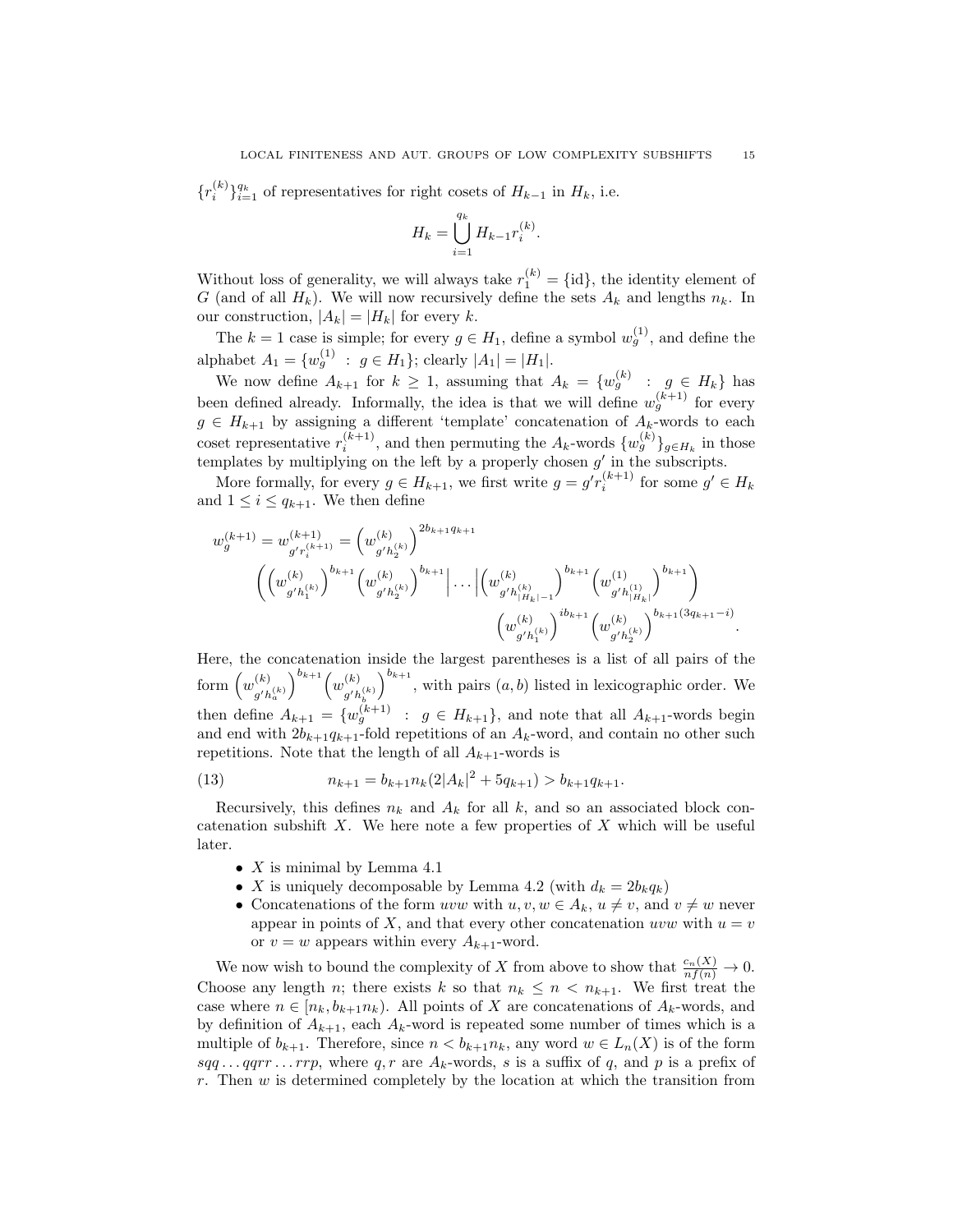q to r occurs, and the choices of q and r. (The case where  $w$  has no transition is still included here by just taking  $q = r$ .) So,  $c_n(X) \leq n |A_k|^2 = n |H_k|^2$ . Since  $|H_k|^2 < f(b_k)/k < f(n_k)/k$  and  $n \ge n_k$ , we have  $c_n(X) \le nf(n_k)/k \le nf(n)/k$ .

Now consider the case where  $n \in [b_{k+1}n_k, n_{k+1})$ . Any word  $w \in L_n(X)$  must be of the form  $su_1^{b_{k+1}}u_2^{b_{k+1}}\ldots u_{j-1}^{b_{k+1}}p$ , where  $u_1,\ldots u_{j-1}\in A_k$ , s is a suffix of some word  $u_0^{b_{k+1}}$  for  $u_0 \in A_k$ , and p is a prefix of some word  $u_j^{b_{k+1}}$  for  $u_j \in A_k$ . By (13),  $\frac{n_{k+1}}{b_{k+1}n_k} < 5q_{k+1} + 2|A_k|^2$ , and so  $j < 5|H_{k+1}| + 2|H_k|^2$ . Clearly, w is determined by the words  $u_0, \ldots, u_j$  and the length of s, so  $c_n(X) \leq b_{k+1} n_k |A_k|^{j+1} =$  $b_{k+1}n_k|H_k|^{j+1}$ . Since  $j < 5|H_{k+1}| + 2|H_k|^2$ ,

$$
|H_k|^{j+1} \le |H_k|^{5|H_{k+1}|+2|H_k|^2} < f(b_k)/k < f(b_{k+1}n_k)/k.
$$

Since  $n \ge b_{k+1}n_k$ , this implies that  $c_n(X) \le nf(b_{k+1}n_k)/k \le nf(n)/k$ .

We've shown that for all  $n \geq n_k$ ,  $c_n(X) \leq nf(n)/k$ , and so  $\frac{c_n(X)}{nf(n)} \to 0$ . It remains only to show that  $\frac{\mathrm{Aut}(X,\sigma)}{\langle \sigma \rangle}$  is isomorphic to G.

For any k and  $h \in H_k$ , define the permutation  $\pi_{k,h}$  of the set  $\{w_g^{(k)}\}$  of  $A_k$ -words by left multiplication of the subscript, i.e.  $\pi_{k,h}(w_g^{(k)}) = w_{hg}^{(k)}$ . In a slight abuse of notation, we also define  $\pi_{k,h}$  to act on concatenations of  $A_k$ -words by 'coordinatewise' application, i.e. if  $w_1, \ldots, w_m \in A_k$ ,  $\pi_{k,h}(w_1 \ldots w_m) := \pi_{k,h}(w_1) \ldots \pi_{k,h}(w_m)$ .

**Lemma 4.3.** For any  $k \ge 1$ ,  $h \in H_k$ , and  $w \in A_{k+1}$ ,  $\pi_{k,h}(w) = \pi_{k+1,h}(w)$ .

*Proof.* This comes from the definition of  $A_{k+1}$ . Informally, it's due to the fact that a left multiplication by any  $h \in H_k$  in the subscript of an  $A_{k+1}$ -word  $w_{\mathcal{A}_{k}(k+1)}^{(k+1)}$  $g'r_i^{(k+1)}$ passes through to left multiplications of all subscripts of the component  $A_k$ -words.

More formally, choose any  $k \geq 1$ ,  $h \in H_k$  and  $g \in H_{k+1}$ ; we can write  $g =$  $g'r_i^{(k+1)}$  for some  $g' \in H_k$  and  $1 \leq i \leq q_{k+1}$ . Then,

$$
\pi_{k,h} \left( w_g^{(k+1)} \right) = \pi_{k,h} \left( w_{g' r_i^{(k+1)}}^{(k+1)} \right) = \pi_{k,h} \left( \left( w_{g' h_2^{(k)}}^{(k)} \right)^{2b_{k+1}q_{k+1}} \left( w_{g' h_2^{(k)}}^{(k)} \right)^{b_{k+1}} \left( w_{g' h_2^{(k)}}^{(k)} \right)^{b_{k+1}} \left( w_{g' h_{s_k - 1}}^{(k)} \right)^{b_{k+1}} \left( w_{g' h_{s_k}}^{(k)} \right)^{b_{k+1}} \right)
$$
\n
$$
\left( w_{g' h_1^{(k)}}^{(k)} \right)^{ib_{k+1}} \left( w_{g' h_2^{(k)}}^{(k)} \right)^{b_{k+1}(3q_{k+1} - i)} = \left( w_{hg' h_2}^{(k)} \right)^{2b_{k+1}q_{k+1}}
$$
\n
$$
\left( \left( w_{hg' h_1^{(k)}}^{(k)} \right)^{b_{k+1}} \left( w_{hg' h_2^{(k)}}^{(k)} \right)^{b_{k+1}} \left| \dots \left| \left( w_{hg' h_{s_k - 1}}^{(k)} \right)^{b_{k+1}} \left( w_{hg' h_{s_k}}^{(1)} \right)^{b_{k+1}} \right) \right|
$$
\n
$$
\left( w_{hg' h_1^{(k)}}^{(k)} \right)^{ib_{k+1}} \left( w_{hg' h_2^{(k)}}^{(k)} \right)^{b_{k+1}(3q_{k+1} - i)}
$$
\n
$$
= w_{hg' r_i^{(k+1)}}^{(k+1)} = \pi_{k+1,h} \left( w_{g' r_i^{(k+1)}}^{(k+1)} \right) = \pi_{k+1,h} \left( w_{g'}^{(k+1)} \right).
$$

 $\Box$ 

In particular, by induction, Lemma 4.3 implies that for any  $k < m$ ,  $\pi_{k,h}$  induces the permutation  $\pi_{m,h}$  of  $A_m$ -words by coordinatewise action. By passing to limits, we see that in fact  $\pi_{k,h}$  induces a self-bijection of X, which we denote by  $\phi_{k,h}$ .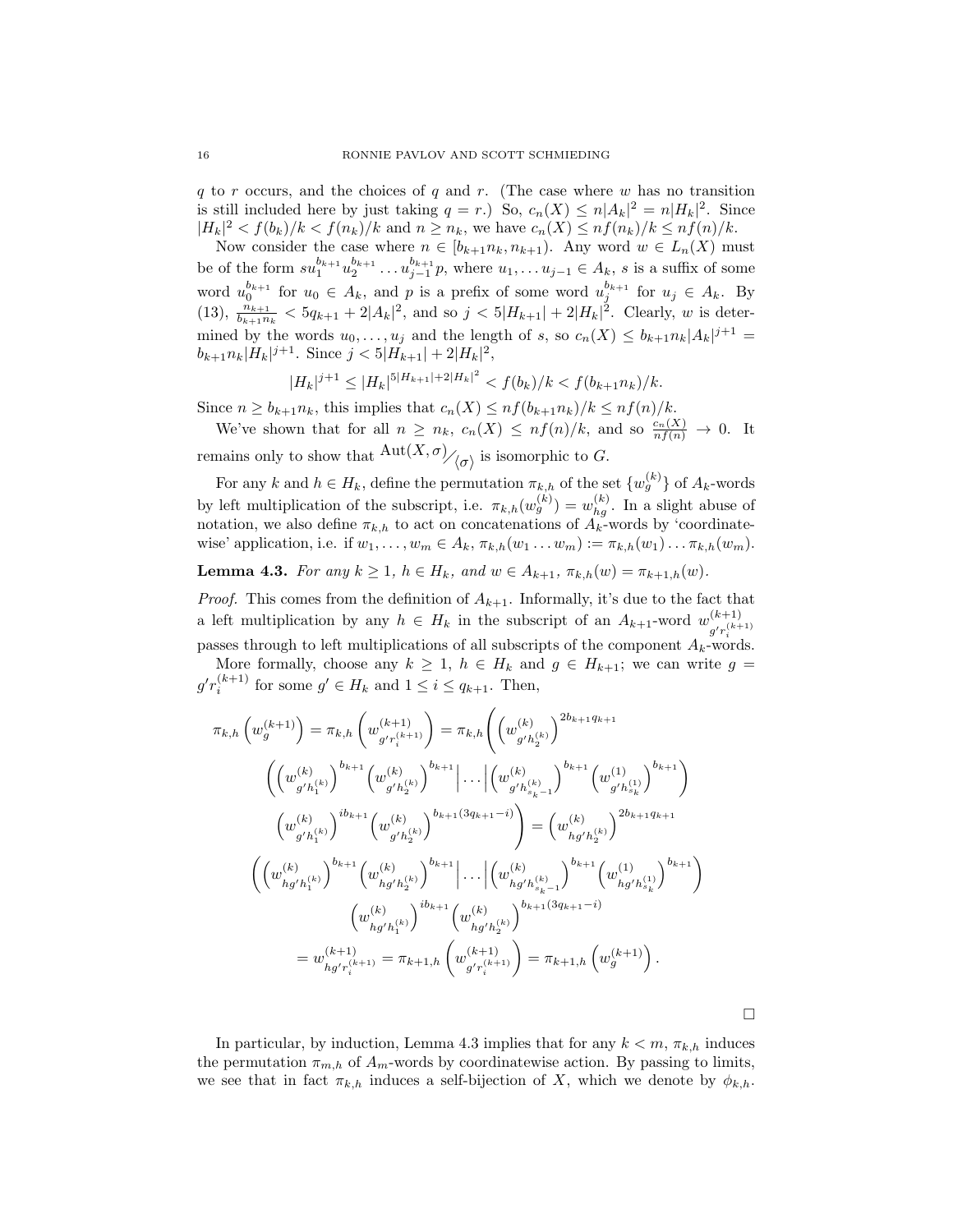Since X is uniquely decomposable,  $\phi_{k,h}$  is continuous and shift-commuting (in fact it is one of the maps  $\alpha_{\tau}$  defined in (12)), and so is in Aut $(X, \sigma)$ .

For every k, the group  $\{\phi_{k,h}\}_{h\in H_k}$  is clearly isomorphic to  $H_k$  itself (since  $\phi_{k,h} \circ$  $\phi_{k,h'} = \phi_{k,hh'}$ ). The collection  $\{\phi_{k,h}\}_{k \in \mathbb{N}, h \in H_k}$  then forms a subgroup of  $\text{Aut}(X,\sigma)$ , which we denote by  $G_{\phi}$ , and it follows from the above that  $G_{\phi}$  is isomorphic to G. We now claim that even after quotienting out by the subgroup generated by the shift, this is still true.

**Lemma 4.4.** Let  $\rho: Aut(X, \sigma) \to Aut(X, \sigma)/_{\langle \sigma \rangle}$  denote the quotient map. Then  $\rho(G_{\phi})$  is isomorphic to G.

*Proof.* It's enough to show that  $G_{\phi} \cap \text{ker } \rho = id$ . Thus it's enough to show that if  $\phi_{k,h} = \sigma^m$  for some k, h, m, then  $m = 0$ . Suppose then that  $\sigma^m = \phi_{k,h}$ . Choose  $k' \geq k$  so that  $|m| < n_{k'}$ . Then, by Lemma 4.3,  $\phi_{k,h} = \phi_{k',h}$ , and hence  $\sigma^m = \phi_{k',h}$ . Finally, we note that for any  $x \in X$ ,  $\phi_{k',h}(x)$  has  $A_{k'}$ -words in the same locations as x. Since  $\sigma^{m}(x) = \phi_{k',h}(x)$  and  $|m| < n_{k'}$ , the only way for this to happen is if  $m = 0$ , completing the proof.

Finally, we must show that under the quotient map  $\rho\colon {\rm Aut}(X,\sigma)\to {\rm Aut}(X,\sigma)/\langle\sigma\rangle,$ the image of  $G_{\phi}$  is all of  $\frac{\text{Aut}(X,\sigma)}{\langle \sigma \rangle}$ ; in other words, that every automorphism of X can be written as  $\sigma^j \phi_{k,h}$  for some  $j \in \mathbb{Z}$ ,  $k \in \mathbb{N}$ , and  $h \in H_k$ .

We need a technical definition; we say that  $\phi \in Aut(X, \sigma)$  preserves locations of  $A_k$ -words if, for all  $x \in X$  and  $m < n$ , if  $x([m, m + n_k))$  is an  $A_k$ -word, then  $(\phi x)([m, m + n_k))$  is an  $A_k$ -word. (Note that preserving locations of  $A_k$ -words clearly implies preserving locations of  $A_j$ -words for any  $j < k$ .) We say that  $\phi$ simply **preserves locations** if it preserves locations of  $A_k$ -words for all k.

It's clear that for every  $\phi \in Aut(X, \sigma)$  of range  $n_k$  and every  $x \in X$ , there exists a shift i with  $|i| \leq n_k/2$  so that  $(\phi \circ \sigma^i)(x)$  has  $A_k$ -words at the same locations as x. In theory though, this is weaker than preserving locations of  $A_k$ -words, as i could depend on x. For our examples, we can show that this is not possible as long as  $k$ is large enough.

**Lemma 4.5.** If  $\phi \in Aut(X, \sigma)$  has range  $n_k$ , and for some  $x \in X$ ,  $\phi x$  has  $A_k$ -words at the same locations as x, then  $\phi$  preserves locations of  $A_k$ -words.

*Proof.* Choose any k,  $\phi$  with range  $n_k$  and inducing block map  $\Phi$ ,  $x \in X$ , and suppose that  $\phi x$  has  $A_k$ -words at the same locations as x. By shifting x, we may assume without loss of generality that  $x([0, n_{k+1})) \in A_{k+1}$ . Then  $x([0, n_{k+1})),$  as an  $A_{k+1}$ -word, contains all concatenations of three  $A_k$ -words which are in  $L(X)$ , i.e., for all  $u, v, w \in A_k$  such that  $uvw \in L(X)$  (i.e.  $u = v$  or  $v = w$ ), there exists  $n_k \leq i < n_{k+1} - 2n_k$  so that  $x([i - n_k, i + 2n_k)) = uvw$ . This implies that  $\Phi(uvw) = (\phi x)([i, i + n_k)) \in A_k.$ 

For any  $y \in X$  and  $j \in \mathbb{Z}$ , if  $y([j, j + n_k)) \in A_k$ , then  $y([j - n_k, j + 2n_k)) = uvw$ for some  $u, v, w \in A_k$ , implying that  $(\phi y)([j, j + n_k)) = \Phi(uvw) \in A_k$ . Since y was arbitrary,  $\phi$  preserves locations of  $A_k$ -words.

 $\Box$ 

We now wish to show that all automorphisms of  $X$  preserve locations up to a shift.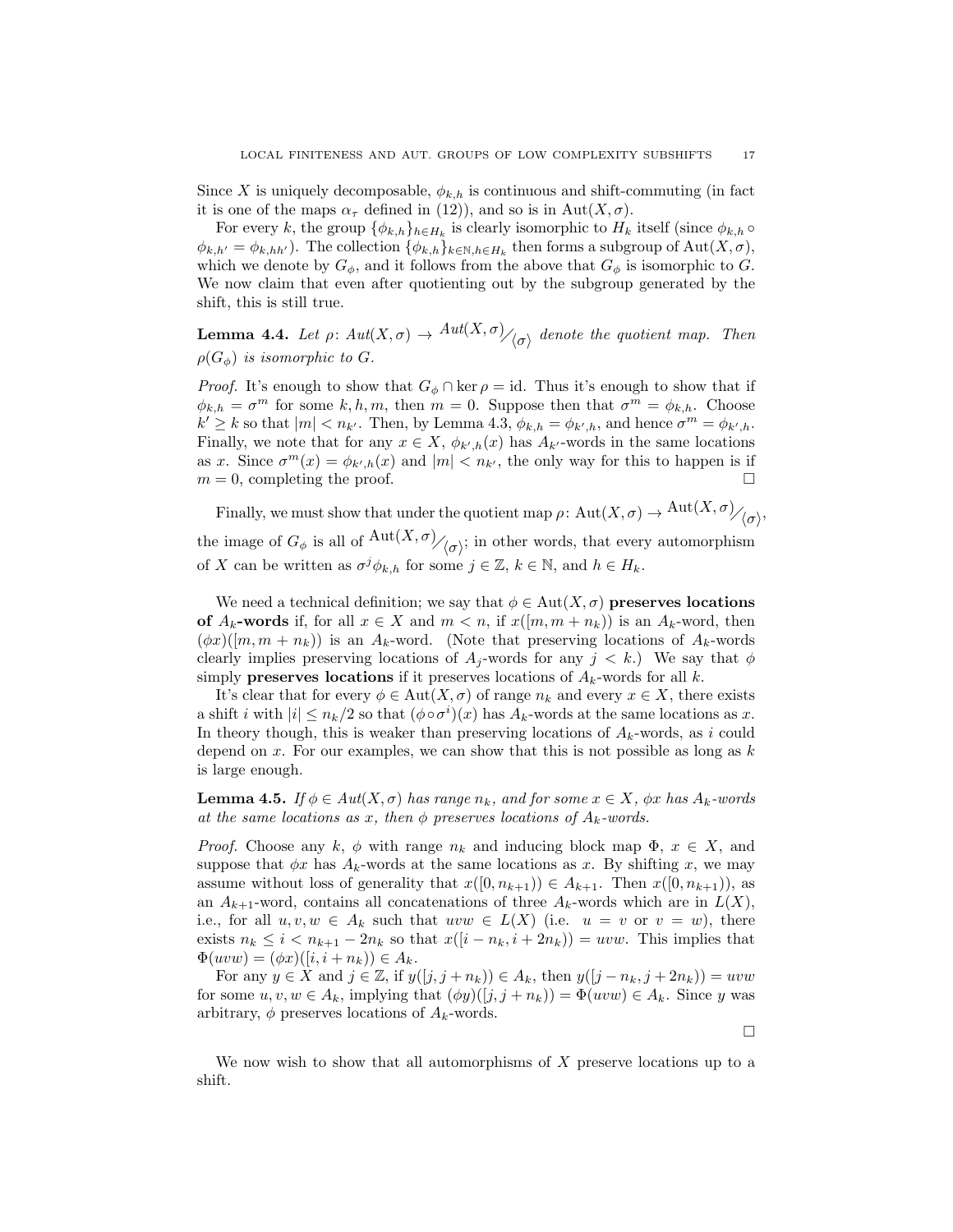**Lemma 4.6.** For every  $\phi \in Aut(X, \sigma)$ , there exists i so that  $\sigma^i \circ \phi$  preserves locations.

*Proof.* Choose any  $\phi \in \text{Aut}(X, \sigma)$ , and choose k so that both  $\phi$  and  $\phi^{-1}$  have range  $n_k/2$ . Choose any  $x \in X$  with  $x([0, n_{k+1})) \in A_{k+1}$ . There clearly exists i with  $|i| < n_k/2$  so that  $(\phi \circ \sigma^i x)([mn_k, (m+1)n_k)) \in A_k$  for all m. Write  $\phi' := \phi \circ \sigma^i$ . By additivity of ranges under composition,  $\phi'$  and  $\phi'^{-1}$  have range  $n_k$ , and by Lemma 4.5,  $\phi'$  preserves locations of  $A_k$ -words.

Now, consider any  $x \in X$  for which  $x([-n_{k+1}, 0))$  and  $x([0, n_{k+1}))$  are both in  $A_{k+1}$ , and  $x([-n_{k+1}, 0))$  ends with the same  $2b_{k+1}c_{k+1}$ -fold repetition of an  $A_k$ -word that  $x([0, n_{k+1}))$  begins with. Then  $x([-2b_{k+1}c_{k+1}n_k, 2b_{k+1}c_{k+1}n_k))$  =  $w^{4b_{k+1}c_{k+1}}$  for some  $w \in A_k$ . Since  $\phi$  preserves locations of  $A_k$ -words and has range less than  $n_k$ ,  $(\phi'x)([(-2b_{k+1}c_{k+1}+1)n_k, (2b_{k+1}c_{k+1}-1)n_k)) = v^{4b_{k+1}c_{k+1}-2}$ for some  $v \in A_k$ . However, the only  $(4b_{k+1}c_{k+1} - 2)$ -fold repetitions of  $A_k$ -words within points of x are within the  $(4b_{k+1}c_{k+1})$ -fold repetitions occurring across the boundary of some pairs of  $A_{k+1}$ -words. Therefore, there exists some  $j \in \{0, \pm n_k\}$ for which  $((\phi' \circ \sigma^j)x)([-2b_{k+1}c_{k+1}n_k, 2b_{k+1}c_{k+1}n_k]) = v^{4b_{k+1}c_{k+1}},$  which implies that  $((\phi' \circ \sigma^j)x)([-n_{k+1},0))$  and  $((\phi' \circ \sigma^j)x)([0,n_{k+1}))$  are  $A_{k+1}$ -words, and so that  $(\phi' \circ \sigma^j)x$  has  $A_{k+1}$ -words in the same locations as x. Define  $\phi'' := \phi' \circ \sigma^j$ ; since  $\phi', \phi'^{-1}$  had range  $n_k$  and  $|j| \leq n_k$ ,  $\phi''$  and  $\phi''^{-1}$  have range  $2n_k$  by additivity of ranges under composition. Since  $2n_k < n_{k+1}$ , Lemma 4.5 implies that  $\phi''$  preserves locations of  $A_{k+1}$ -words. We claim that in fact  $\phi''$  preserves locations for all  $A_{m}$ words for  $m > k$ , which will complete the proof since  $\phi'' = \phi \circ \sigma^{i+j}$ . We prove by induction on m. The base case  $m = k + 1$  is completed, so we assume that  $m > k$ and that  $\phi''$  preserves locations of  $A_m$ -words.

Choose two  $A_m$ -words  $y, z$  which are not equal, but agree on their first and last  $2n_m$  letters (for instance,  $w_{id}^{(m)}$  and  $w_{r^{(m)}}^{(m)}$  $r_2^{(m)}$  would work.) Choose  $x \in X$  so that  $x([-n_{m+1}, 0))$  and  $x([0, n_{m+1}))$  are both in  $A_{m+1}, x([-n_{m+1}, 0))$  ends with  $y^{2b_{m+1}c_{m+1}},$  and  $x([0, n_{m+1}))$  begins with  $z^{2b_{m+1}c_{m+1}}$ .

Since  $\phi''$  preserves locations of  $A_m$ -words, all words  $(\phi''x)([in_m, (i+1)n_m))$  for  $-2b_{m+1}c_{m+1} \leq i < 2b_{m+1}c_{m+1}$  are  $A_m$ -words. Since  $\phi''$  has range  $2n_k$ , each  $(\phi''x)([in_m, (i+1)n_m))$  depends only on  $x(in_m-2n_k, (i+1)n_m+2n_k))$ . Since y and z agree on their first and last  $2n_m \geq 2n_k$  letters and

$$
x([-2b_{m+1}c_{m+1}n_m, 2b_{m+1}c_{m+1}n_m)] = y^{2b_{m+1}c_{m+1}}z^{2b_{m+1}c_{m+1}},
$$

 $(\phi''x)([in_m, (i+1)n_m))$  is the same for  $-2b_{m+1}c_{m+1} < i < 0$  (call this  $A_m$ -word a) and for  $0 \leq i < 2b_{m+1}c_{m+1} - 1$  (call this  $A_m$ -word b).

If  $a = b$ , then since  $\phi''^{-1}$  has range  $2n_k < n_m$ , it would have to be the case that  $y = z$  (formally, if  $\Psi$  is an inducing block map for  $\phi''^{-1}$ , then since  $a = (\phi''x)([-2n_m - 2n_k, -n_m + 2n_k) = (\phi''x)([n_m - 2n_k, 2n_m + 2n_k) = b$ , it must be the case that  $y = \Psi(a) = x([-2n_m, -n_m) = x([n_m, 2n_m) = \Psi(b) = z.)$ This is a contradiction, so  $a \neq b$ . Now, we know that  $(\phi''x)([(-2b_{m+1}c_{m+1} +$  $1)n_m$ ,  $(2b_{m+1}c_{m+1}-1)n_m$ ) =  $a^{2b_{m+1}c_{m+1}-1}b^{2b_{m+1}c_{m+1}-1}$  for  $a \neq b \in A_m$ , and the only occurrence of such a word is with midpoint at the border between  $A_{m+1}$ words. Therefore,  $(\phi''x)([-n_{m+1},0))$  and  $(\phi''x)([0,n_{m+1}))$  are  $A_{m+1}$ -words, and so  $\phi''x$  has  $A_{m+1}$ -words at the same locations as x. Since  $\phi''$  has range  $2n_k < n_{m+1}$ ,  $\phi''$  preserves locations of  $A_{m+1}$ -words by Lemma 4.5. This completes the induction and the proof.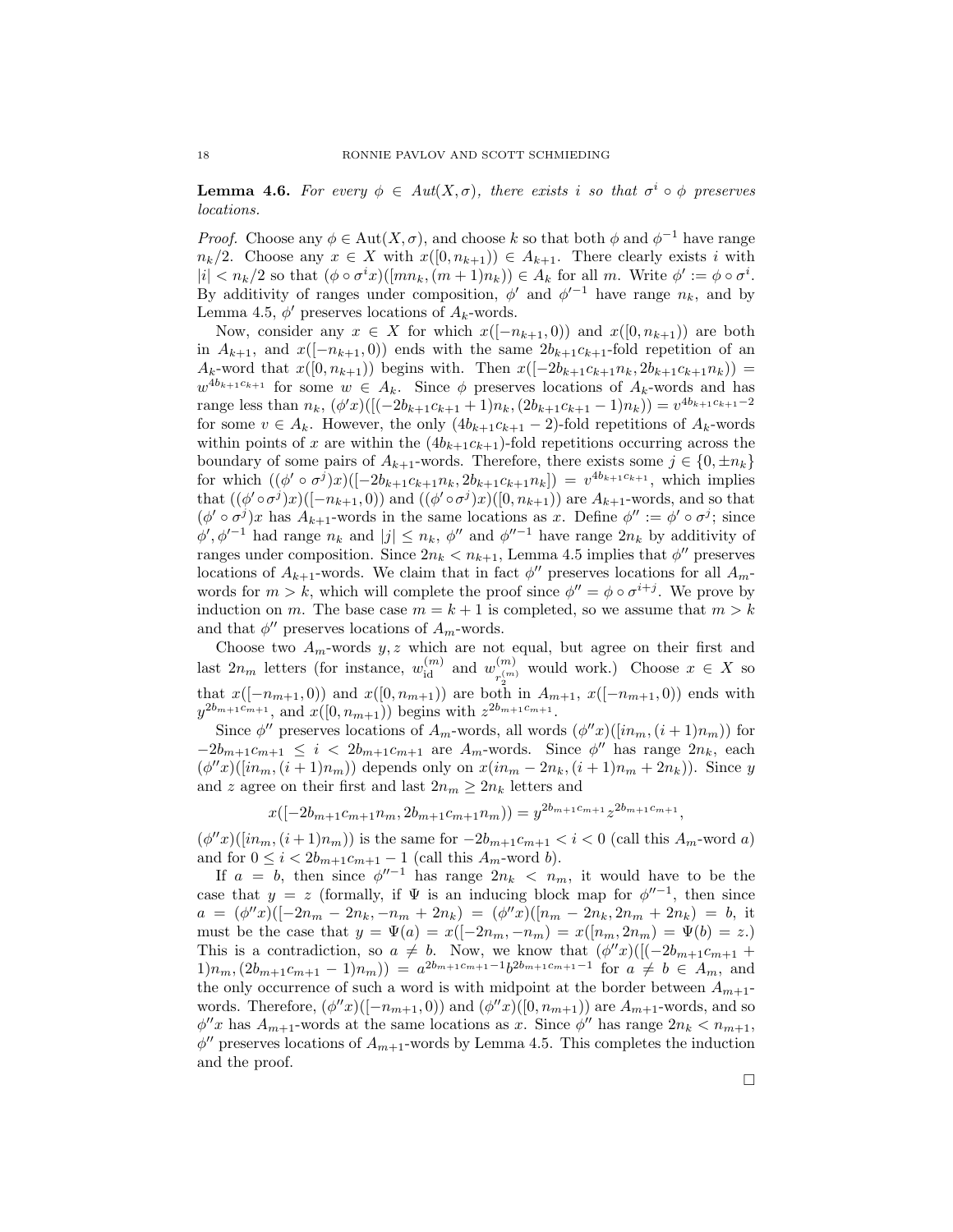The following lemma now completes the proof of Theorem 1.5.

**Lemma 4.7.** If  $\phi \in Aut(X, \sigma)$  preserves locations, then there exist  $k \in \mathbb{N}$  and  $h \in H_k$  so that  $\phi = \phi_{k,h}$ .

*Proof.* Assume that  $\phi \in \text{Aut}(X, \sigma)$  preserves locations, fix k so that  $\phi$  has range  $n_k$ , and let  $\Phi$  be an inducing block map for  $\phi$ . Choose any  $x \in X$  with  $x([0, n_k)) \in A_k$ . Then  $x([in_k,(i+1)n_k)) \in A_k$  for all i, and by assumption,  $(\phi x)([in_k,(i+1)n_k)) \in A_k$ for all i as well. Then, exactly as in the proof of Lemma 4.5, for all  $u, v, w \in A_k$ with  $u = v$  or  $v = w$ ,  $\Phi(uvw) \in A_k$ . We will prove that  $\phi$  is equal to some  $\phi_{k,h}$ in two steps. First, we will show that  $\Phi(uvw)$  depends only on v, implying that  $\phi$ is induced by a permutation of  $A_k$ -words in the sense of (12). Then, we show that the only such permutations which send  $A_{k+1}$ -words to  $A_{k+1}$ -words are of the form  $\pi_{k,h}$ .

To see that  $\Phi(uvw)$  depends only on v, choose any  $(u, v, w) \neq (u', v, w') \in S$ . By its definition, the  $A_{k+1}$ -word  $w_{id}^{(k+1)}$  contains both uvw and  $u'vw'$  somewhere in its first  $(2b_{k+1}c_{k+1} + b_{k+1}|A_k|^2)$  concatenated  $A_k$ -words, say that  $w_{id}^{(k+1)}([p (1) n_k, (p+2) n_k) = uvw$  and  $w_{id}^{(k+1)}([(q-1)n_k, (q+2)n_k)) = u'vw'$  for some  $p, q \leq$  $2b_{k+1}c_{k+1} + b_{k+1}|A_k|^2.$ 

Choose any  $x \in X$  with  $x([0, n_{k+1})) = w_{id}^{(k+1)}$ . Since  $\phi$  preserves locations of  $A_{k+1}$ -words,  $(\phi x)([0, n_{k+1}))$  is some  $A_{k+1}$ -word  $w_{i,(k+1)}^{(k+1)}$  $\frac{(k+1)}{hr_i^{(k+1)}} = \pi_{k,h} w_{r_i^{(k+1)}}^{(k+1)}$ and  $1 \leq i \leq q_{k+1}$ . Note that  $w_{(k+1)}^{(k+1)}$  begins with the same ini  $r_i^{(k+1)}$  with  $h \in H_k$  $r_i^{(k+1)}$  begins with the same initial  $2b_{k+1}c_{k+1}$  +  $(b_{k+1}|A_k|^2)$  concatenated  $A_k$ -words as  $w_{id}^{(k+1)}$ , and so contains v starting at locations pn<sub>k</sub> and qn<sub>k</sub>. But  $\pi_{k,h}$  is just a permutation of  $A_k$ -words, and so  $w_{k,(k+1)}^{(k+1)}$  $\frac{f^{(k+1)}}{h r_i^{(k+1)}}$  contains the same  $A_k$ -word  $\pi_{k,h}(v)$  at those locations. Therefore,  $\Phi(uvw) = \Phi(u'vw')$  $\pi_{k,h}(v)$ . Since  $(u, v, w)$  and  $(u', v, w')$  were arbitrary, we've shown that  $\Phi(uvw)$ depends only on v, i.e. there is a permutation  $\tau$  of  $A_k$ -words so that  $\phi = \alpha_{\tau}$  as in (12).

Consider the image of the  $A_{k+1}$ -word  $w_{id}^{(k+1)}$  under (coordinatewise application of)  $\phi = \alpha_{\tau}$ . It must be another  $A_{k+1}$ -word since  $\phi$  preserves locations, call it  $w_{i(k+1)}^{(k+1)}$  $\binom{(k+1)}{hr_i^{(k+1)}}$  for  $h \in H_k$  and  $1 \leq i \leq q_{k+1}$ . We note that  $w_{h_2^{(k)}}^{(k)}$  $|A_k|$  – 1) times in the decomposition of  $w_{id}^{(k+1)}$  into  $A_k$ -words, and so some  $A_k$ -word  $b_{h_2}^{(k)}$  occurs  $b_{k+1}(5q_{k+1} +$ must appear this many times in  $w_{i(k+1)}^{(k+1)}$  $\frac{(k+1)}{hr_i^{(k+1)}}$ . It is not hard to check that this implies  $i = 1$  (the maximum number of times an  $A_k$ -word appears becomes smaller if  $i > 1$ , since then the final self-concatenation in the definition of  $w_i^{(k+1)}$  $\frac{K+1}{hr_i^{(k+1)}}$  is shorter). i Therefore,  $\Phi(w_{id}^{(k+1)}) = w_{hr^{(k+1)}}^{(k+1)}$  $\binom{(k+1)}{hr_1^{(k+1)}} = w_h^{(k+1)}$  $h^{(k+1)}$  for some  $h \in H_k$ .

Recall that  $w_{id}^{(k+1)}$  contains every  $A_k$ -word, and so since  $\phi = \alpha_{\tau}$  and  $\pi_{k,h}$  map  $w_{\text{id}}^{(k+1)}$  to the same word  $w_h^{(k+1)}$  $\binom{k+1}{h}$ , it must be the case that  $\tau = \pi_{k,h}$ . Therefore,  $\phi = \phi_{k,h}$ , and since  $\phi$  was arbitrary, we are done.

 $\Box$ 

By Lemmas 4.6 and 4.7, every  $\phi \in \text{Aut}(X, \sigma)$  can be written as  $\sigma^j \phi_{k,h}$  for some  $j \in \mathbb{Z}, k \in \mathbb{N}$ , and  $h \in H_k$ , and so  $\text{Aut}(X, \sigma)$ <sub> $\big\langle \sigma \big\rangle$ </sub> is isomorphic to G, completing the proof.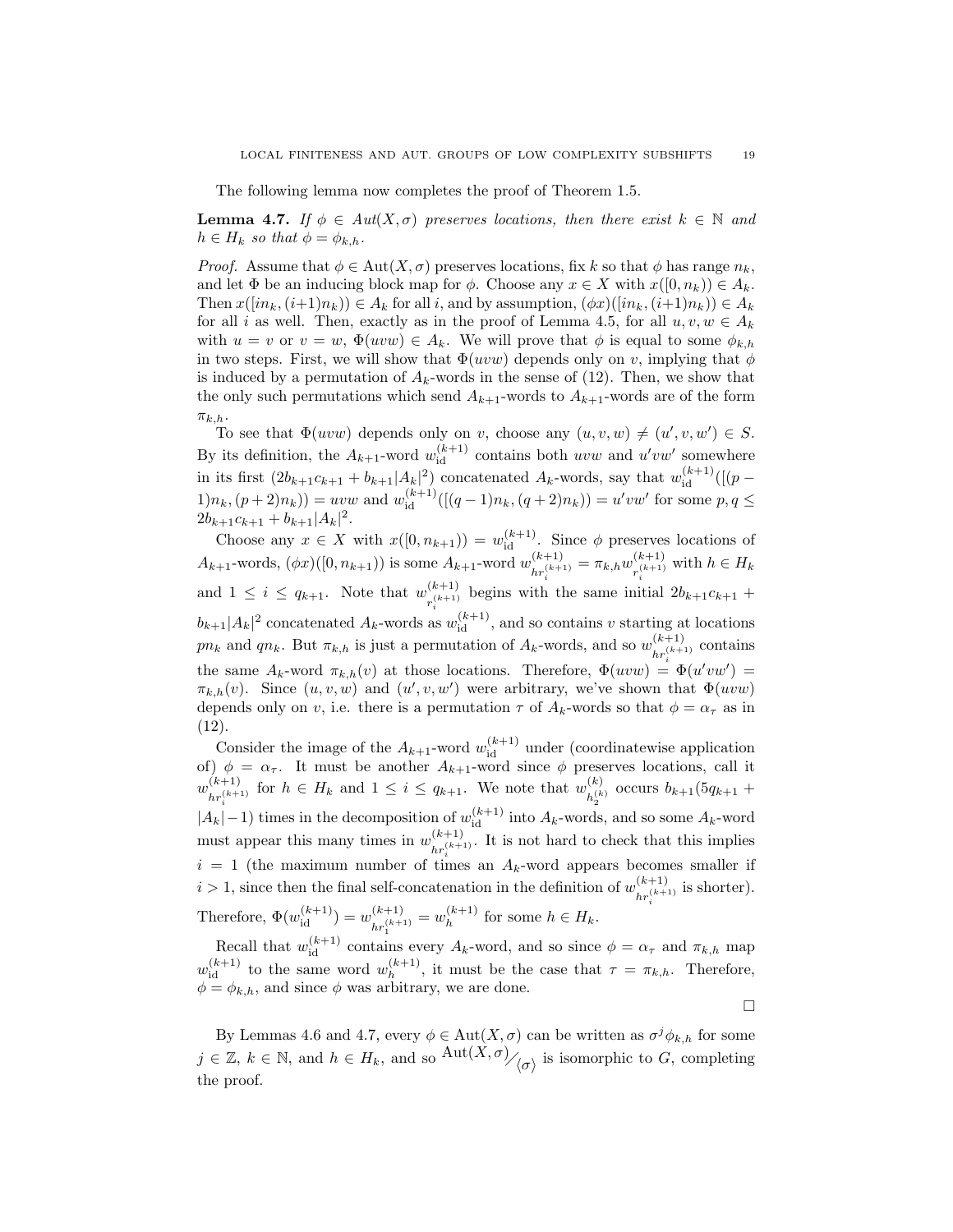**Remark 4.8.** We can in fact say a little more about  $\text{Aut}(X, \sigma)$  for this construction:  $\mathrm{Aut}(X,\sigma)$  is isomorphic to  $\mathbb{Z}\times G$ , with the  $\mathbb Z$  corresponding to  $\sigma$ . To see this, recall that G is isomorphic to  $G_{\phi}$ , and then consider the map  $\alpha: G_{\phi} \times \mathbb{Z} \to \text{Aut}(X, \sigma)$ defined by  $\alpha(\phi_{h,k}, n) = \phi_{h,k} \sigma^n$ . It is easy to check that since  $\sigma$  is in the center of Aut $(X, \sigma)$ ,  $\alpha$  is a homomorphism. Lemmas 4.6 and 4.7 imply that  $\alpha$  is surjective, and it is straightforward to check that  $\alpha$  is also injective, and hence an isomorphism.

Remark 4.9. It is natural to wonder whether the somewhat complex block concatenation subshifts could be replaced by the simpler subclass of Toeplitz subshifts in our constructions. In general this is not possible, since the automorphism group of a Toeplitz subshift is always abelian (see [8]).

**Remark 4.10.** In Example 3.9 from [1], they construct a minimal subshift X where the additive group of rationals  $\mathbb Q$  embeds into  $\mathrm{Aut}(X,\sigma)$  (and outline alterations which would make this embedding an isomorphism). Since  $\mathbb{Q}_{\mathbb{Z}}$  is countable and locally finite, Theorem 1.5 provides a different minimal subshift  $X$  with  $\mathrm{Aut}(X,\sigma)_{\bigg/\bigg\langle \sigma \bigg\rangle} = \mathbb{Q}_{\mathbb{Z}}.$ 

#### **REFERENCES**

- [1] Mike Boyle, Douglas Lind, and Daniel Rudolph. The automorphism group of a shift of finite type. Trans. Amer. Math. Soc., 306(1):71–114, 1988.
- [2] Paulina Checchi Bernales and Sebastián Donoso. Strong orbit equivalence and superlinear complexity, submitted.
- [3] Van Cyr and Bryna Kra. The automorphism group of a shift of linear growth: beyond transitivity. Forum Math. Sigma, 3:Paper No. e5, 27, 2015.
- [4] Van Cyr and Bryna Kra. The automorphism group of a minimal shift of stretched exponential growth. J. Mod. Dyn., 10:483–495, 2016.
- [5] Van Cyr and Bryna Kra. The automorphism group of a shift of subquadratic growth. Proc. Amer. Math. Soc., 144(2):613–621, 2016.
- [6] Van Cyr and Bryna Kra. The automorphism group of a shift of slow growth is amenable. Ergodic Theory Dynam. Systems, 40(7):1788–1804, 2020.
- [7] Sebasti´an Donoso, Fabien Durand, Alejandro Maass, and Samuel Petite. On automorphism groups of low complexity subshifts. Ergodic Theory Dynam. Systems, 36(1):64–95, 2016.
- [8] Sebastian Donoso, Fabien Durand, Alejandro Maass, and Samuel Petite. On automorphism groups of Toeplitz subshifts. Discrete Anal., pages Paper No. 11, 19, 2017.
- [9] R. I. Grigorchuk. Degrees of growth of p-groups and torsion-free groups. Mat. Sb. (N.S.), 126(168)(2):194–214, 286, 1985.
- [10] Rostislav Grigorchuk. On the gap conjecture concerning group growth. Bull. Math. Sci., 4(1):113–128, 2014.
- [11] Mikhael Gromov. Groups of polynomial growth and expanding maps. Inst. Hautes Études Sci. Publ. Math., (53):53–73, 1981.
- [12] Frank Hahn and Yitzhak Katznelson. On the entropy of uniquely ergodic transformations. Trans. Amer. Math. Soc., 126:335–360, 1967.
- [13] Clara Löh. Geometric group theory. Universitext. Springer, Cham, 2017. An introduction.
- [14] K. E. Petersen. A topologically strongly mixing symbolic minimal set. Trans. Amer. Math. Soc., 148:603–612, 1970.
- [15] Derek J. S. Robinson. A course in the theory of groups, volume 80 of Graduate Texts in Mathematics. Springer-Verlag, New York, second edition, 1996.
- [16] Ville Salo. Toeplitz subshift whose automorphism group is not finitely generated. Colloq. Math., 146(1):53–76, 2017.
- [17] Ville Salo. A note on subgroups of automorphism groups of full shifts. Ergodic Theory Dynam. Systems, 38(4):1588–1600, 2018.